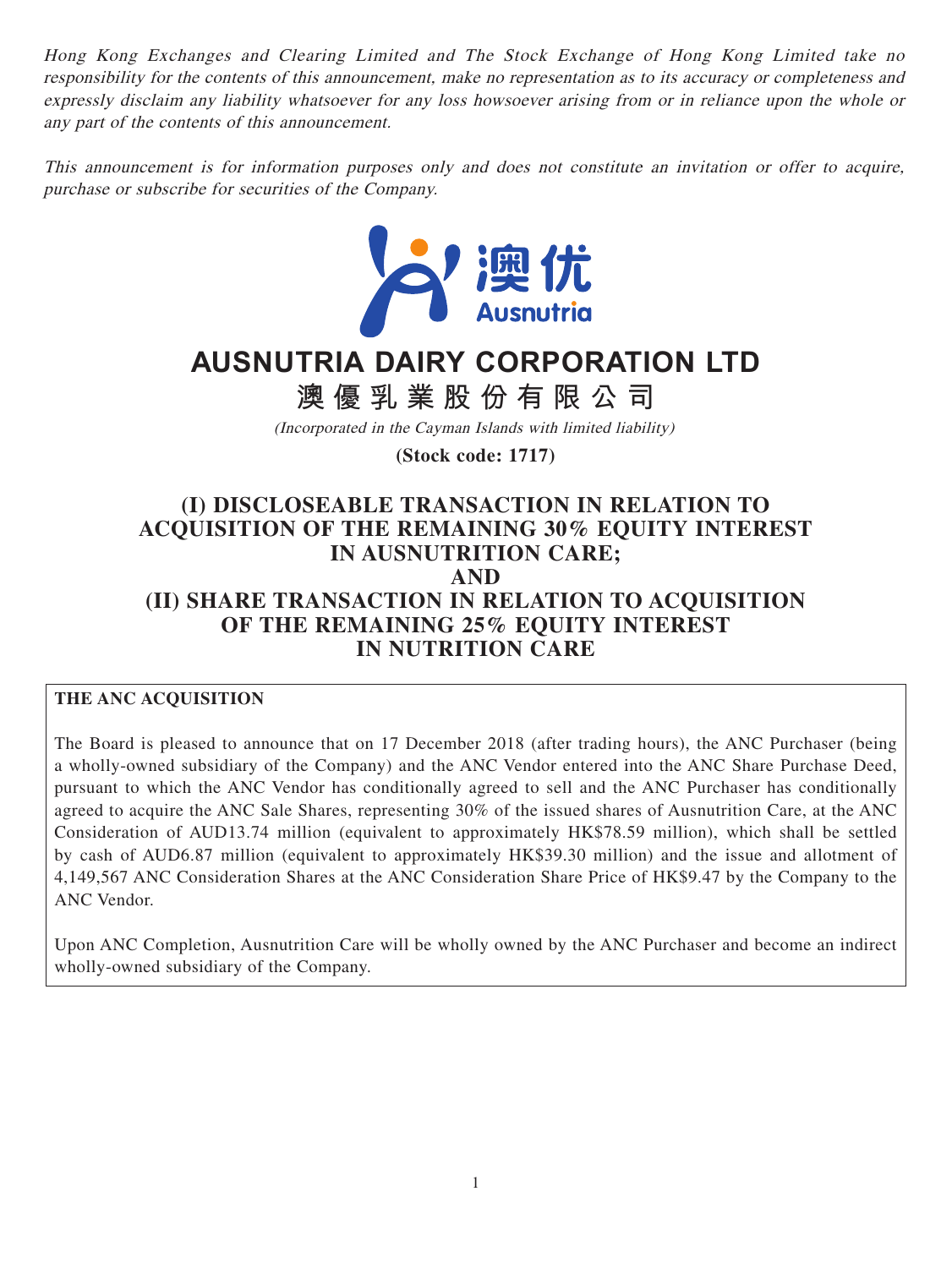# **THE NCP ACQUISITION**

The Board is pleased to announce that on 17 December 2018 (after trading hours), Ausnutrition Care (being the NCP Purchaser) and the NCP Vendor entered into the NCP Share Purchase Deed, pursuant to which the NCP Vendor has conditionally agreed to sell and the NCP Purchaser has conditionally agreed to acquire the NCP Sale Shares, representing 25% of the issued shares of Nutrition Care, at the NCP Consideration of AUD7.90 million (equivalent to approximately HK\$45.19 million), which shall be settled by the issue and allotment of 4,954,824 NCP Consideration Shares at the NCP Consideration Share Price of HK\$9.12 by the Company to the NCP Vendor.

Upon NCP Completion, Nutrition Care will be wholly owned by Ausnutrition Care. Further, subject to the ANC Completion, Nutrition Care will become an indirectly wholly-owned subsidiary of the Company.

The ANC Completion and the NCP Completion are not inter-conditional.

# **IMPLICATIONS UNDER THE LISTING RULES**

Pursuant to Rule 14.22 of the Listing Rules, the First ADP Transaction (details of which are set out in the Company's announcement dated 22 May 2017), the Second Oz Acquisitions (details of which are set out in the Company's announcement dated 1 June 2018) and the ANC Acquisition (collectively, the "**ANC Transactions**") shall be aggregated as if they were one transaction for the purpose of Chapter 14 of the Listing Rule. Upon aggregation, as one or more of the applicable percentage ratios (as defined in Rule 14.07 of the Listing Rules) in respect of the ANC Transactions exceed 5% but are less than 25%, the ANC Transactions constitute a discloseable transaction for the Company and are subject to reporting and announcement requirements under Chapter 14 of the Listing Rules.

Pursuant to Rule 14.22 of the Listing Rules, the First NCP Transactions (details of which are set out in the Company's announcement dated 24 August 2016) and the NCP Acquisition (collectively, the "**NCP Transactions**") shall be aggregated as if they were one transaction for the purpose of Chapter 14 of the Listing Rules. Upon aggregation, as one or more of the applicable percentage ratios (as defined in Rule 14.07 of the Listing Rules) in respect of the NCP Transactions are less than 5%, the NCP Transactions constitute a share transaction for the Company and are subject to reporting and announcement requirements under Chapter 14 of the Listing Rules.

Both Ausnutrition Care and Nutrition Care are insignificant subsidiaries of the Company by virtue of Rule 14A.09(1) of the Listing Rules. As at the date of this announcement, Mr. Zhong is a director of Ausnutrition Care and certain of its subsidiaries (which are all insignificant subsidiaries of the Company) and is the sole owner of Precious Gain, a company which owns 53% equity interest in the ANC Vendor, while Mr. Zhou is a director of Ausnutrition Care and certain insignificant subsidiaries of the Company and beneficially owns 51% equity interest in El Dorado, a company which owns 27% equity interest in the ANC Vendor. Therefore, notwithstanding Mr. Zhong and Mr. Zhou's directorships in the aforementioned insignificant subsidiaries of the Company and their interest in the ANC Vendor, they and their associates are not regarded as connected persons of the Company pursuant to Rule 14A.09 of the Listing Rules.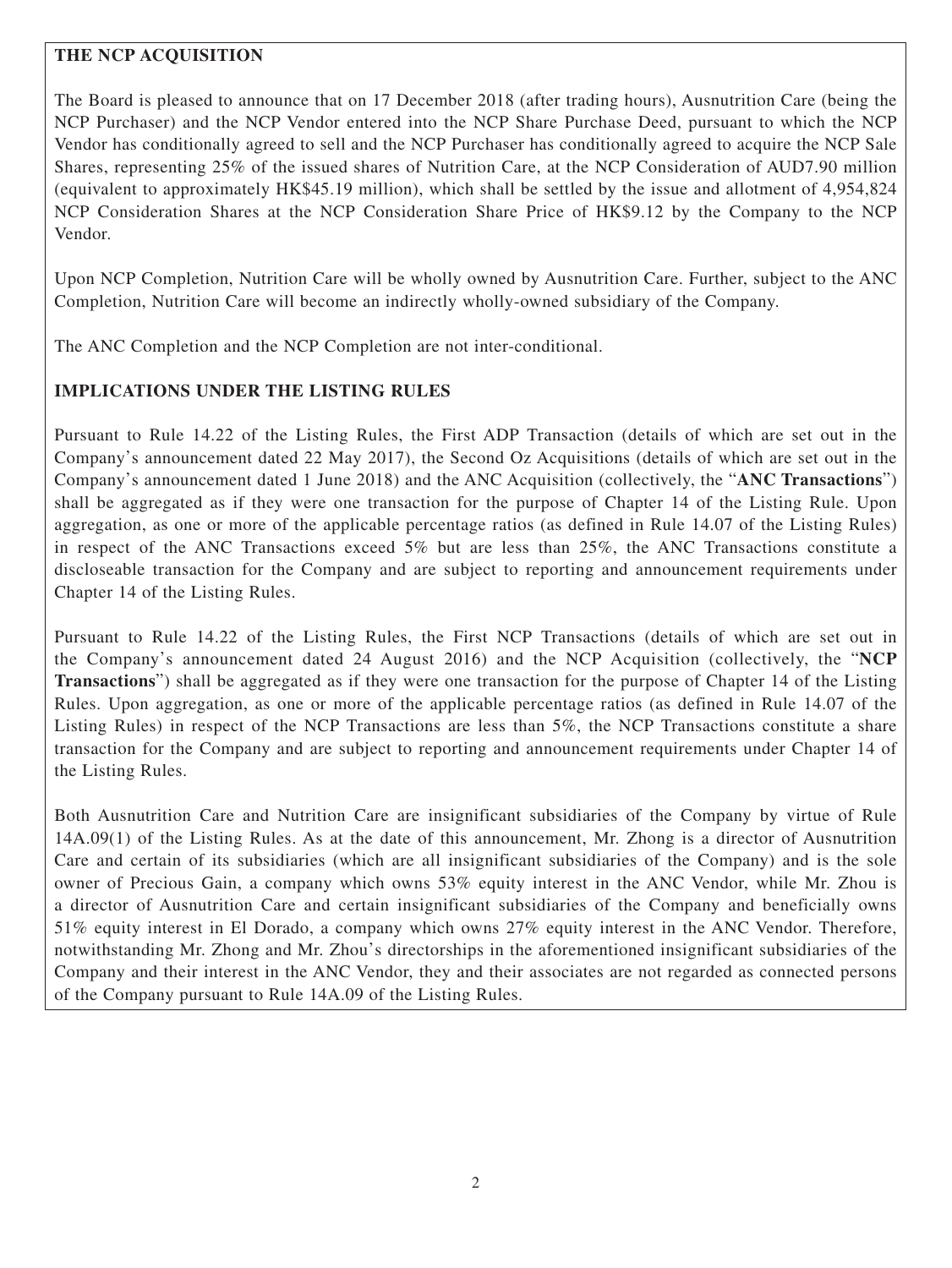Further, as at the date of this announcement, the NCP Vendor holds 25% equity interest of Nutrition Care, and Professor Brighthope, being the sole owner of the NCP Vendor, is a director of Nutrition Care, hence the NCP Vendor is a substantial shareholder of an insignificant subsidiary of the Company and Professor Brighthope is a director of an insignificant subsidiary of the Company. Therefore notwithstanding the NCP Vendor's interest and Professor Brighthope's directorship in Nutrition Care, the NCP Vendor and its ultimate beneficial owner, i.e. Professor Brighthope, are not regarded as connected persons of the Company pursuant to Rule 14A.09 of the Listing Rules.

# **INTRODUCTION**

#### **The ANC Acquisition**

Reference is made to the Company's announcement dated 22 May 2017 in relation to, among other things, the First ADP Transaction. On 22 May 2017, the ANC Purchaser (being a direct wholly-owned subsidiary of the Company) and the ANC Vendor entered into the First ADP Share Purchase Deed and following the completion of First ADP Transaction on 5 July 2017, ADP Holdings is wholly owned by Ausnutrition Care, which is in turn owned as to 70% and 30% by the Company and the ANC Vendor respectively.

The Board is pleased to announce that on 17 December 2018 (after trading hours), the ANC Purchaser and the ANC Vendor entered into the ANC Share Purchase Deed, pursuant to which the ANC Vendor has conditionally agreed to sell and the ANC Purchaser has conditionally agreed to acquire the ANC Sale Shares, representing the 30% of the issued shares of Ausnutrition Care, at the ANC Consideration of AUD13.74 million (equivalent to approximately HK\$78.59 million), which shall be settled by cash of AUD6.87 million (equivalent to approximately HK\$39.30 million) and the issue and allotment of 4,149,567 ANC Consideration Shares at the ANC Consideration Share Price of HK\$9.47 by the Company to the ANC Vendor upon ANC Completion.

#### **The NCP Acquisition**

Reference is made to the Company's announcement dated 24 August 2016 in relation to, among other things, the First NCP Transactions among the NCP Purchaser, the NCP Vendor, Brighthope Pty and Professor Brighthope. Following the completion of the First NCP Transactions on 5 October 2016, Nutrition Care is owned as to 75% and 25% by the NCP Purchaser and the NCP Vendor respectively.

The Board is pleased to announce that on 17 December 2018 (after trading hours), the NCP Purchaser and the NCP Vendor entered into the NCP Share Purchase Deed, pursuant to which the NCP Vendor has conditionally agreed to sell and the NCP Purchaser has conditionally agreed to acquire the NCP Sale Shares, representing the 25% of the issued shares of Nutrition Care, at the NCP Consideration of AUD7.90 million (equivalent to approximately HK\$45.19 million), which shall be settled by the issue and allotment of 4,954,824 NCP Consideration Shares at the NCP Consideration Share Price of HK\$9.12 by the Company to the NCP Vendor upon NCP Completion.

The ANC Completion and the NCP Completion are not inter-conditional.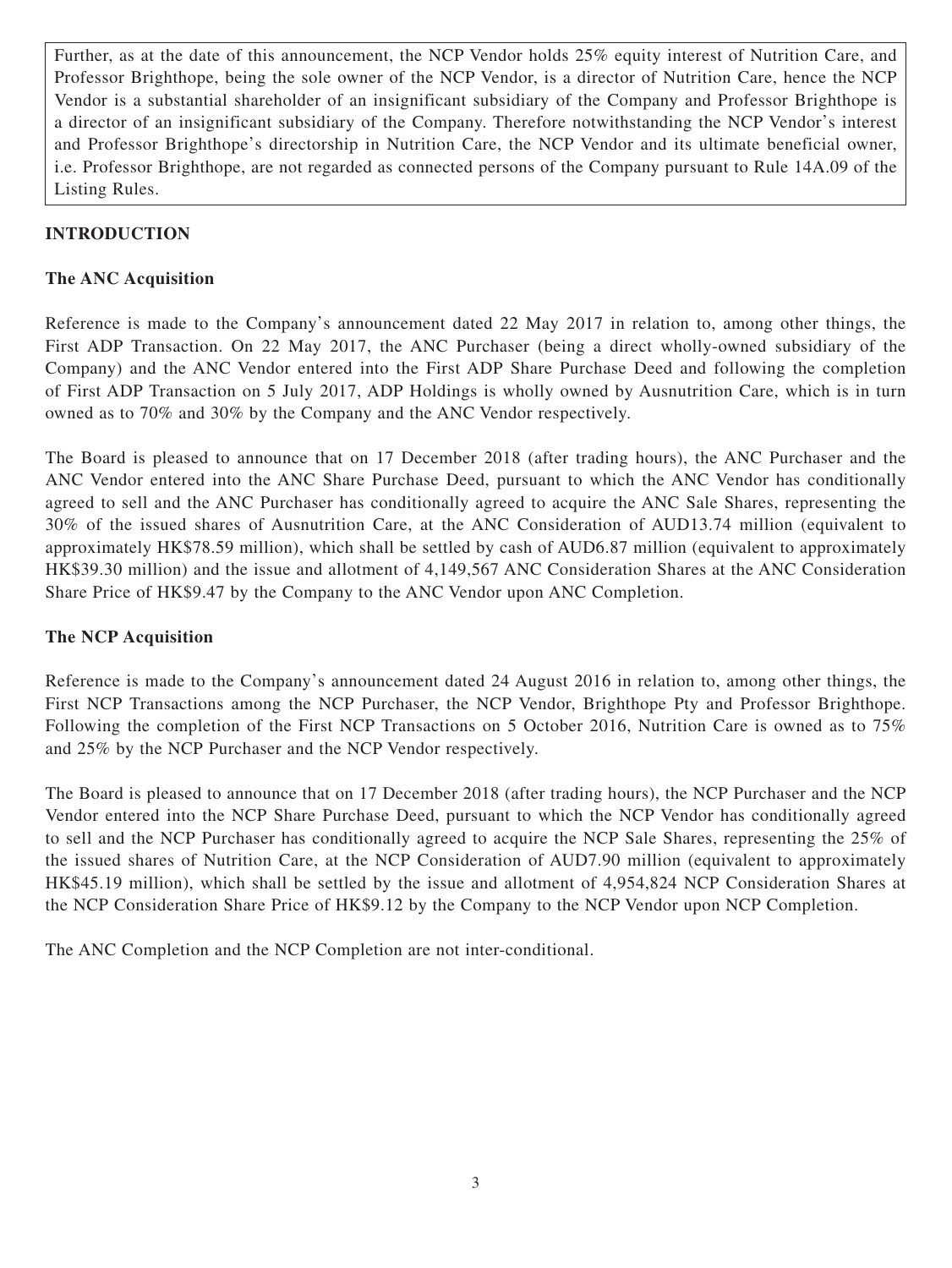#### **ANC SHARE PURCHASE DEED**

Principal terms of the ANC Share Purchase Deed are set out below:

Date : 17 December 2018 (after trading hours)

- **Parties** : (i) Ausnutria Dairy (China) Co. Ltd., being the ANC Purchaser;
	- (ii) ADP Group Limited, being the ANC Vendor;
	- (iii) Ausnutrition Care Pty Ltd, being the target company of the ANC Acquisition; and
	- (iv) Mr. Sheng Zhong, Mr. Joe Zhou and Ms. Lisa Xiang Shi, being the ultimate beneficial owners of the ANC Vendor.

As at the date of this announcement, the ANC Vendor is owned as to 53% by Precious Gain (a company whollyowned by Mr. Zhong), 27% by El Dorado (a company owned as to 51% and 49% by Mr. Zhou and Ms. Shi respectively) and three other individuals respectively, and Mr. Zhong and Mr. Zhou are directors of Ausnutrition Care and certain insignificant subsidiaries of the Company. Save as the abovementioned, to the best of the Directors' knowledge, information and belief having made all reasonable enquiries, the ANC Vendor and its ultimate beneficial owners are parties independent from the Company and its connected persons as at the date of this announcement.

#### **Subject matter**

Pursuant to the ANC Share Purchase Deed, the ANC Purchaser has conditionally agreed to acquire and the ANC Vendor has conditionally agreed to sell the ANC Sale Shares, representing the 30% of the issued shares of Ausnutrition Care.

Upon ANC Completion, Ausnutrition Care will become an indirectly wholly-owned subsidiary of the Company.

#### **ANC Consideration**

Pursuant to the ANC Share Purchase Deed, the consideration payable by the ANC Purchaser to the ANC Vendor for the acquisition of the ANC Sale Shares shall be the ANC Consideration of AUD13.74 million (equivalent to approximately HK\$78.59 million). The ANC Consideration shall be satisfied by (i) cash of AUD6.87 million (equivalent to approximately HK\$39.30 million) and (ii) the issue and allotment of ANC Consideration Shares at the ANC Consideration Share Price by the Company to the ANC Vendor upon ANC Completion.

The ANC Consideration is determined after arm's length negotiations between the ANC Purchaser and the ANC Vendor with reference to, among others, (i) the agreed valuation of ADP of AUD23.3 million under the First ADP Transaction and the agreed valuation of Nutrition Care of AUD31.6 million under the First NCP Transactions; (ii) the significant growth in revenue of Ausnutrition Care since the completion of the First ADP Transaction and the First NCP Transactions; and (iii) the profit contribution from sale of Nutrition Care products conducted via a subsidiary of the Group established in the PRC.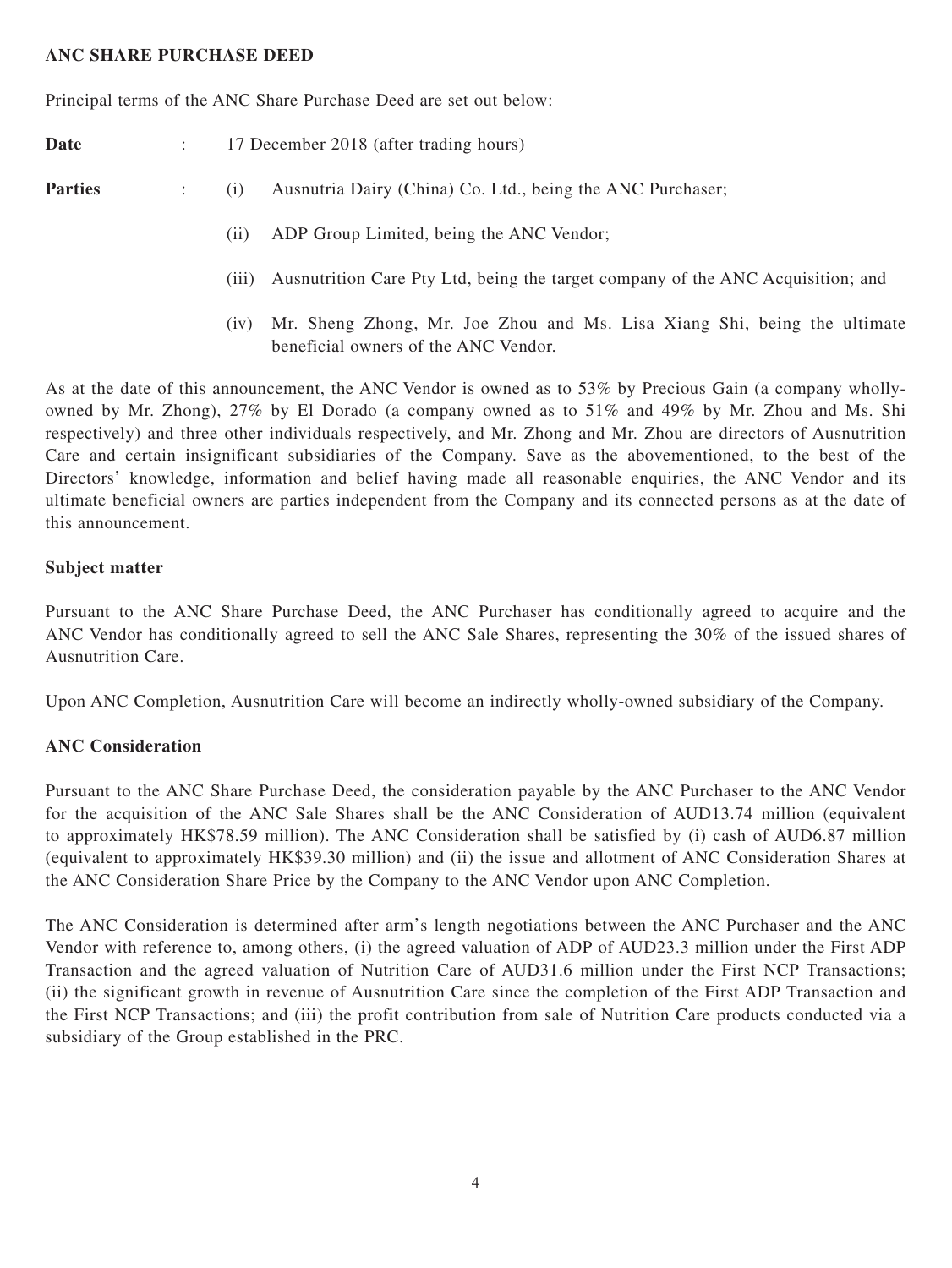#### **Number of ANC Consideration Shares**

As at the date of this announcement, the Company has 1,582,050,653 Shares in issue. Assuming there will be no change in the total number of issued Shares of the Company between the date of this announcement and the issue and allotment of the ANC Consideration Shares and the NCP Consideration Shares, 4,149,567 ANC Consideration Shares represents:

- (i) 0.26% of the total number of issued Shares of the Company as at the date of this announcement;
- (ii) 0.26% of the total number of issued Shares of the Company as enlarged by the issue and allotment of the ANC Consideration Shares; and
- (iii) 0.26% of the total number of issued Shares of the Company as enlarged by the issue and allotment of the ANC Consideration Shares and the NCP Consideration Shares.

The aggregate nominal value of the ANC Consideration Shares is HK\$414,956.7.

#### **Share price**

The ANC Consideration Share Price of HK\$9.47 per ANC Consideration Share represents:

- (i) a premium of approximately 8.86% to the closing price of HK\$8.72 per Share as quoted on the Stock Exchange on the date of this announcement;
- (ii) a premium of approximately 4.64% to the average closing price of approximately HK\$9.05 per Share as quoted on the Stock Exchange for the last five consecutive trading days up to and including the date of this announcement; and
- (iii) a premium of approximately 2.05% to the average closing price of approximately HK\$9.28 per Share as quoted on the Stock Exchange for the last ten consecutive trading days up to and including the date of this announcement.

The ANC Consideration Share Price was determined after arm's length negotiations between the ANC Purchaser and the ANC Vendor with reference to (i) the volume weighted average closing price of the Shares on the 20 trading days immediately prior to the date of the ANC Share Purchase Deed; and (ii) the consideration settlement structure.

#### **Lock-up undertakings**

Pursuant to the ANC Share Purchase Deed, the ANC Vendor undertakes to the ANC Purchaser that it will not, other than with the prior written consent of the Company for the following periods and in respect of the relevant portion of the ANC Consideration Shares, sell, transfer or otherwise dispose of all or any of such ANC Consideration Shares or any beneficial interest in such ANC Consideration Shares as follows:

- (i) in respect of the 30% of the ANC Consideration Shares, a period of six (6) months after the ANC Completion Date;
- (ii) in respect of the another 30% of the ANC Consideration Shares, a period of one (1) year after the ANC Completion Date; and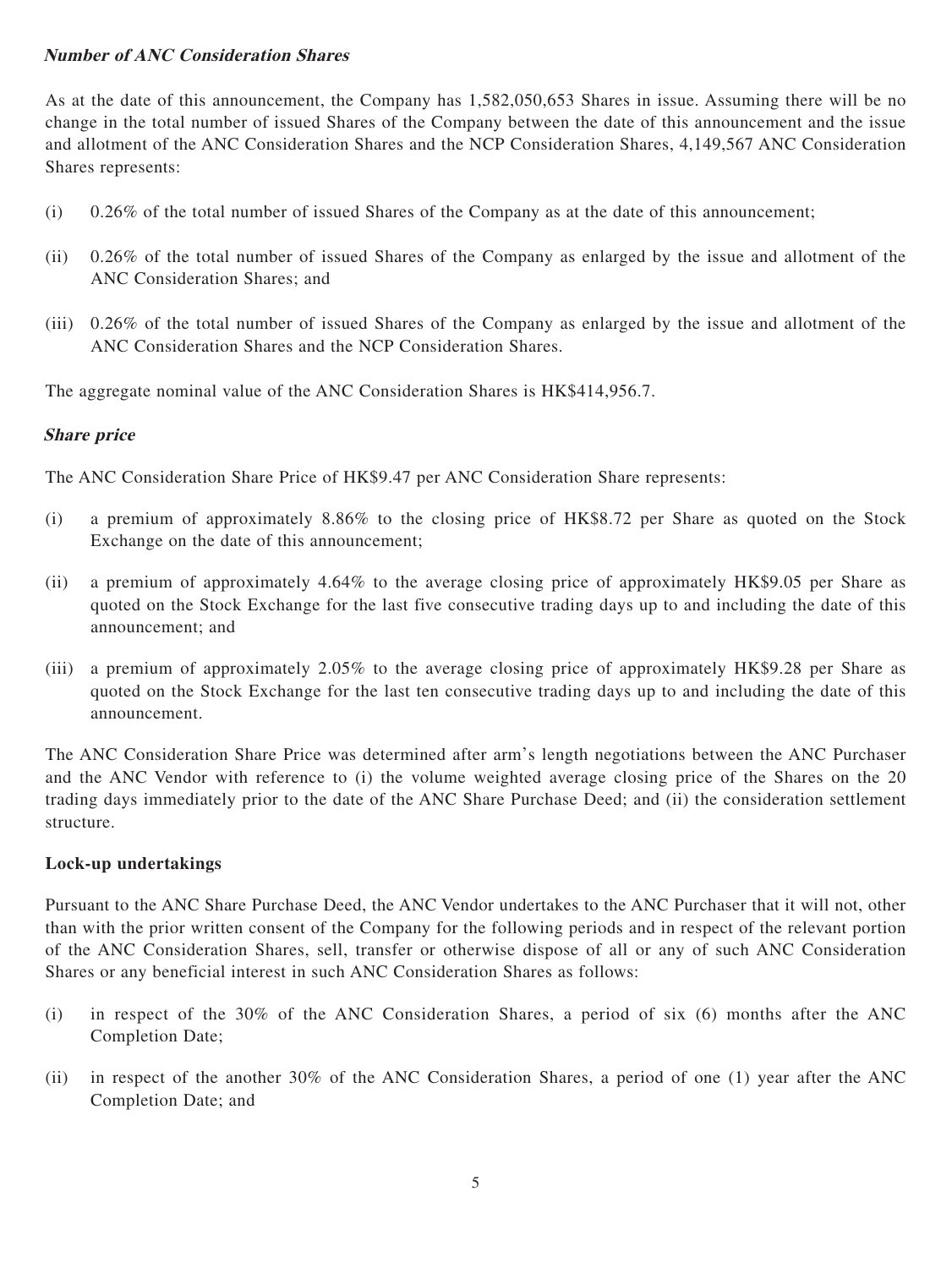(iii) in respect of the remaining 40% of the ANC Consideration Shares, a period of two (2) years after the ANC Completion Date.

#### **Conditions precedent**

The ANC Completion shall be conditional upon the fulfillment of the following conditions:

- (i) the grant of FIRB Approval in respect of the purchase of the ANC Sale Shares (if required); and
- (ii) the grant of approval from the Stock Exchange for the issue of the ANC Consideration Shares.

None of the parties shall have the right to waive condition precedent (ii) as set out above, while condition precedent (i) as set out above may be waived in writing by the ANC Purchaser and the ANC Vendor. If any of the conditions precedent set out above is not fulfilled or waived on or before 30 June 2019, the ANC Purchaser may terminate the ANC Share Purchase Deed by written notice.

As at the date of this announcement, none of the above conditions have been fulfilled.

#### **Completion**

Subject to the fulfillment of the conditions precedent set out above, the ANC Completion shall take place on the ANC Completion Date. Upon ANC Completion, Ausnutrition Care will be wholly owned by the ANC Purchaser and become an indirectly wholly-owned subsidiary of the Company.

#### **Other major term**

Pursuant to the ANC Share Purchase Deed, if Ausnutrition Care (or its holding entity (whether direct or indirect), related body corporate, any associated entity or any entity to which the assets of Ausnutrition Care are transferred) proposes to list on ASX within 5 years from the ANC Completion Date, the ANC Purchaser must procure that such listing entity permits the ANC Vendor (or its nominee(s)) to apply and subscribe for and be allotted and issued shares in the initial public offering in such listing entity (i) up to a maximum amount of AUD15,000,000 at a 20% discount to the listing price of such initial public offering; and (ii) for amounts greater than AUD15,000,000 at the listing price.

#### **NCP SHARE PURCHASE DEED**

Principal terms of the NCP Share Purchase Deed are set out below:

| Date           | 17 December 2018 (after trading hours) |                                                                                                                                                     |
|----------------|----------------------------------------|-----------------------------------------------------------------------------------------------------------------------------------------------------|
| <b>Parties</b> | (1)                                    | Ausnutrition Care Pty Ltd, being the NCP Purchaser;                                                                                                 |
|                | (11)                                   | Bagley Street Investments Pty Ltd, being the NCP Vendor;                                                                                            |
|                | (111)                                  | Nutrition Care Pharmaceuticals Pty Ltd (formerly known as Nutrition Care Holding)<br>Pty Ltd), being the target company of the NCP Acquisition; and |
|                | (1V)                                   | Professor Ian Ernest Brighthope, being the sole owner of the NCP Vendor.                                                                            |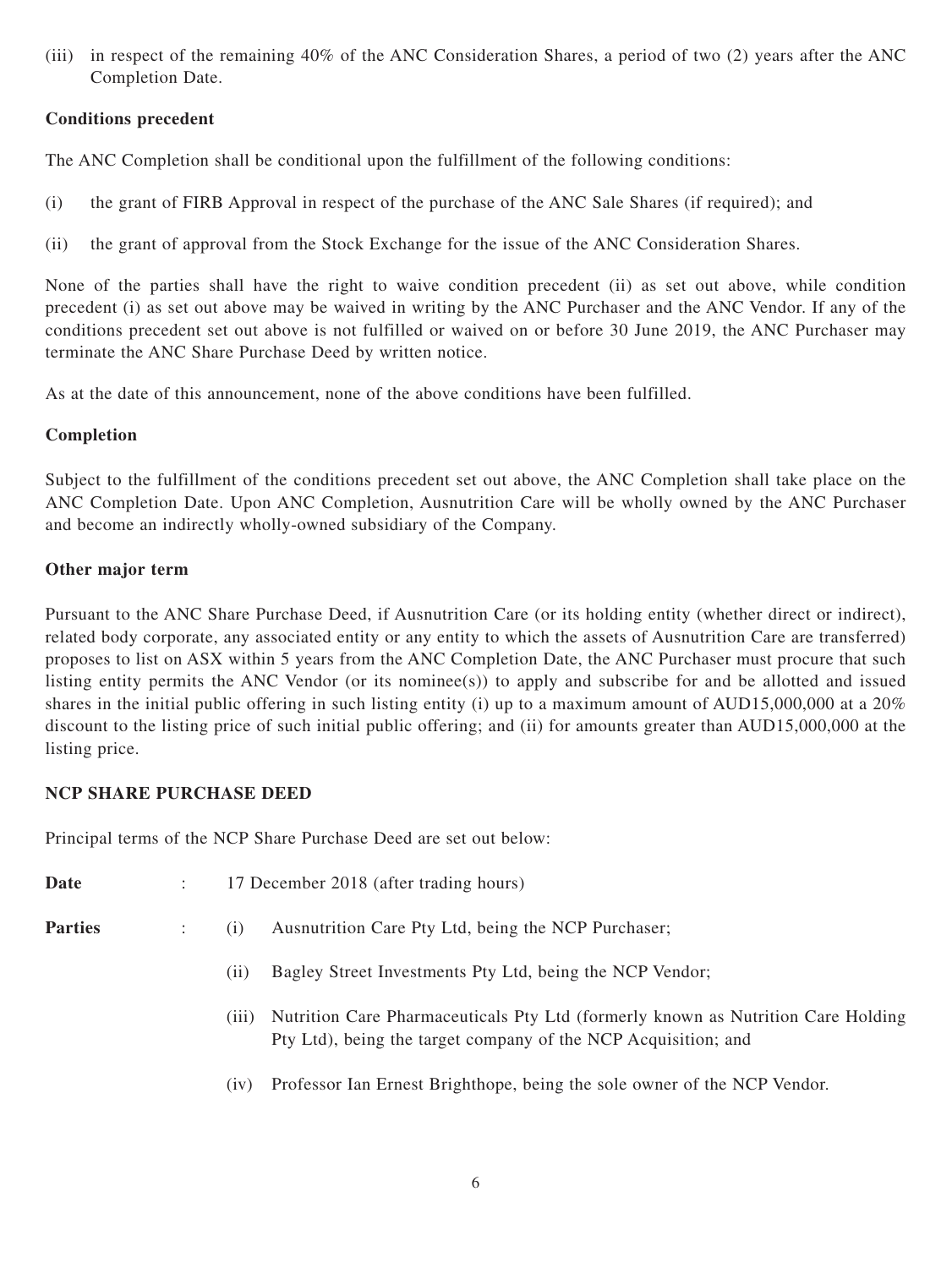As at the date of this announcement, the NCP Vendor is a substantial shareholder of an insignificant subsidiary of the Company, and Professor Brighthope is a director of Nutrition Care and the sole owner of the NCP Vendor. Save as the abovementioned, to the best of the Directors' knowledge, information and belief having made all reasonable enquiries, the NCP Vendor and its ultimate beneficial owner are parties independent from the Company and its connected persons as at the date of this announcement.

#### **Subject matter**

Pursuant to the NCP Share Purchase Deed, the NCP Purchaser has conditionally agreed to acquire and the NCP Vendor has conditionally agreed to sell the NCP Sale Shares, representing the 25% of the issued shares of Nutrition Care.

Upon NCP Completion, Nutrition Care will be wholly owned by Ausnutrition Care (being the NCP Purchaser). Further, subject to the ANC Completion, Nutrition Care will become an indirectly wholly-owned subsidiary of the Company.

The ANC Completion and the NCP Completion are not inter-conditional.

#### **NCP Consideration**

Pursuant to the NCP Share Purchase Deed, the consideration payable by the NCP Purchaser to the NCP Vendor for the acquisition of the NCP Sale Shares shall be the NCP Consideration of AUD7.90 million (equivalent to approximately HK\$45.19 million). The NCP Consideration shall be satisfied by the issue and allotment of the NCP Consideration Shares at the NCP Consideration Share Price by the Company to the NCP Vendor.

The NCP Consideration is determined after arm's length negotiations between the NCP Purchaser and the NCP Vendor with reference to, among others, (i) the agreed valuation of Nutrition Care of AUD31.60 million under the First NCP Transactions; (ii) the growth in revenue of NCP since the completion of the First NCP Transactions; and (iii) the profit contribution from sale of Nutrition Care products conducted via a subsidiary of the Group established in the PRC.

#### **Number of NCP Consideration Shares**

As at the date of this announcement, the Company has 1,582,050,653 Shares in issue. Assuming there will be no change in the total number of issued Shares of the Company between the date of this announcement and the issue and allotment of the ANC Consideration Shares and the NCP Consideration Shares, 4,954,824 NCP Consideration Shares represents:

- (i) 0.31% of the total number of issued Shares of the Company as at the date of this announcement;
- (ii) 0.31% of the total number of issued Shares of the Company as enlarged by the issue and allotment of the NCP Consideration Shares; and
- (iii) 0.31% of the total number of issued Shares of the Company as enlarged by the issue and allotment of the ANC Consideration Shares and NCP Consideration Shares.

The aggregate nominal value of the NCP Consideration Shares is HK\$495,482.4.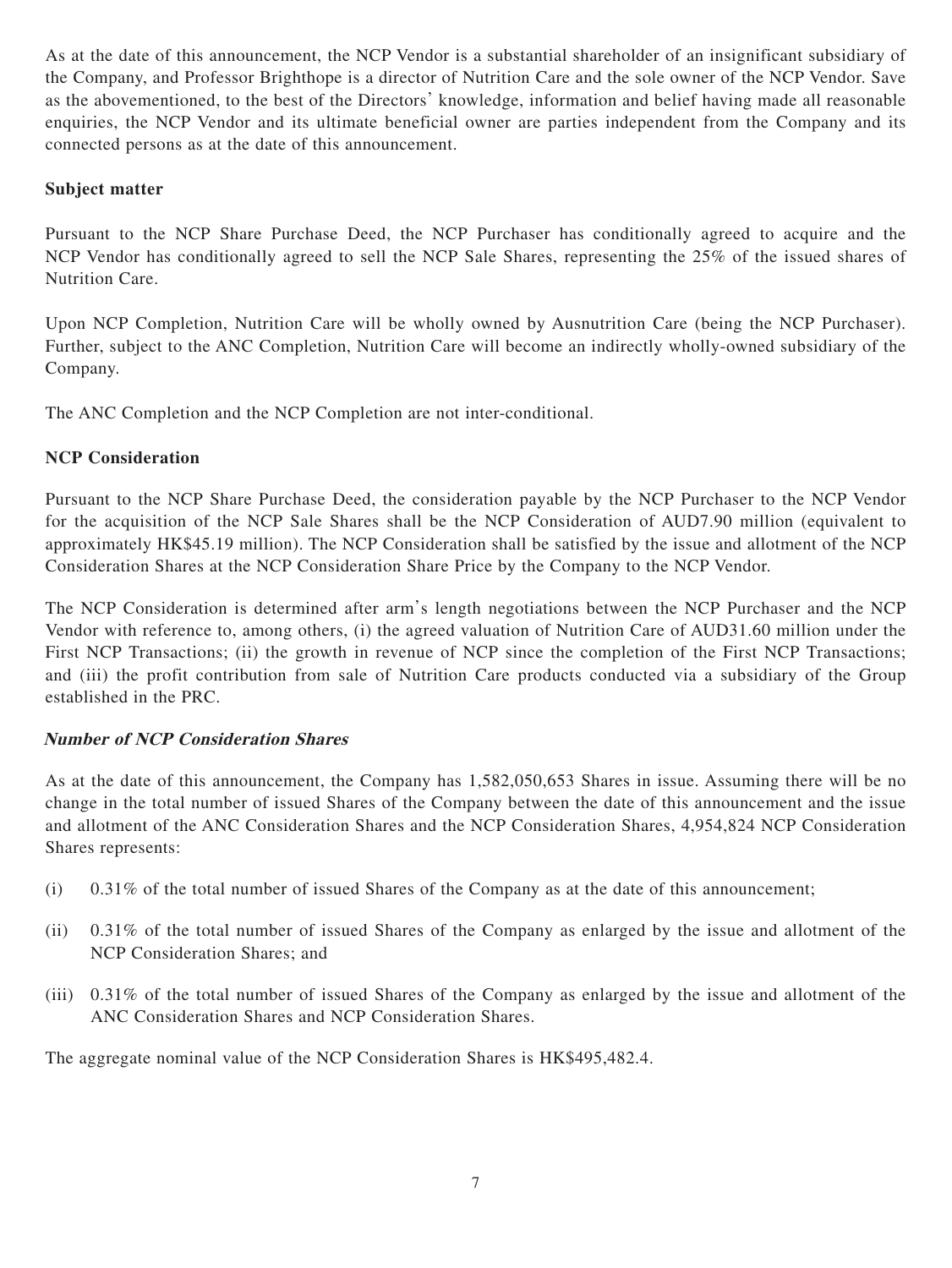#### **Share price**

The NCP Consideration Share Price of HK\$9.12 per NCP Consideration Share represents:

- (i) a premium of approximately 4.59% to the closing price of HK\$8.72 per Share as quoted on the Stock Exchange on the date of this announcement;
- (ii) a premium of approximately 0.77% to the average closing price of approximately HK\$9.05 per Share as quoted on the Stock Exchange for the last five consecutive trading days up to and including the date of this announcement; and
- (iii) a discount of approximately 1.72% to the average closing price of approximately HK\$9.28 per Share as quoted on the Stock Exchange for the last ten consecutive trading days up to and including the date of this announcement.

The NCP Consideration Share Price was determined after arm's length negotiations between the NCP Purchaser and the NCP Vendor with reference to (i) the volume weighted average closing price of the Shares on the 5 trading days immediately prior to the date of the NCP Share Purchase Deed; and (ii) the consideration settlement structure which enables the Group to acquire the NCP Sale Shares without substantial cash outlay.

#### **Lock-up undertakings**

Pursuant to the NCP Share Purchase Deed, the NCP Vendor undertakes to the NCP Purchaser that it will not, other than with the prior written consent of the Company for the following periods and in respect of the relevant portion of the NCP Consideration Shares, sell, transfer or otherwise dispose of all or any of such NCP Consideration Shares or any beneficial interest in such NCP Consideration Shares as follows:

- (a) in respect of the 30% of the NCP Consideration Shares, a period of six (6) months after the NCP Completion Date;
- (b) in respect of the another 30% of the NCP Consideration Shares, a period of one (1) year after the NCP Completion Date; and
- (c) in respect of the remaining 40% of the NCP Consideration Shares, a period of two (2) years after the NCP Completion Date.

#### **Conditions precedent**

The NCP Completion shall be conditional upon the fulfillment of the following conditions:

- (i) the grant of FIRB Approval in respect of the purchase of the NCP Sale Shares (if required);
- (ii) the grant of approval from the Stock Exchange for the issue of the NCP Consideration Shares to the NCP Vendor;
- (iii) the repayment by Nutrition Care to Professor Brighthope or to the NCP Vendor of any loans made by Professor Brighthope or the NCP Vendor to Nutrition Care, being an amount of approximately AUD625,000 (equivalent to approximately HK\$3.58 million) as at the date of the NCP Share Purchase Deed; and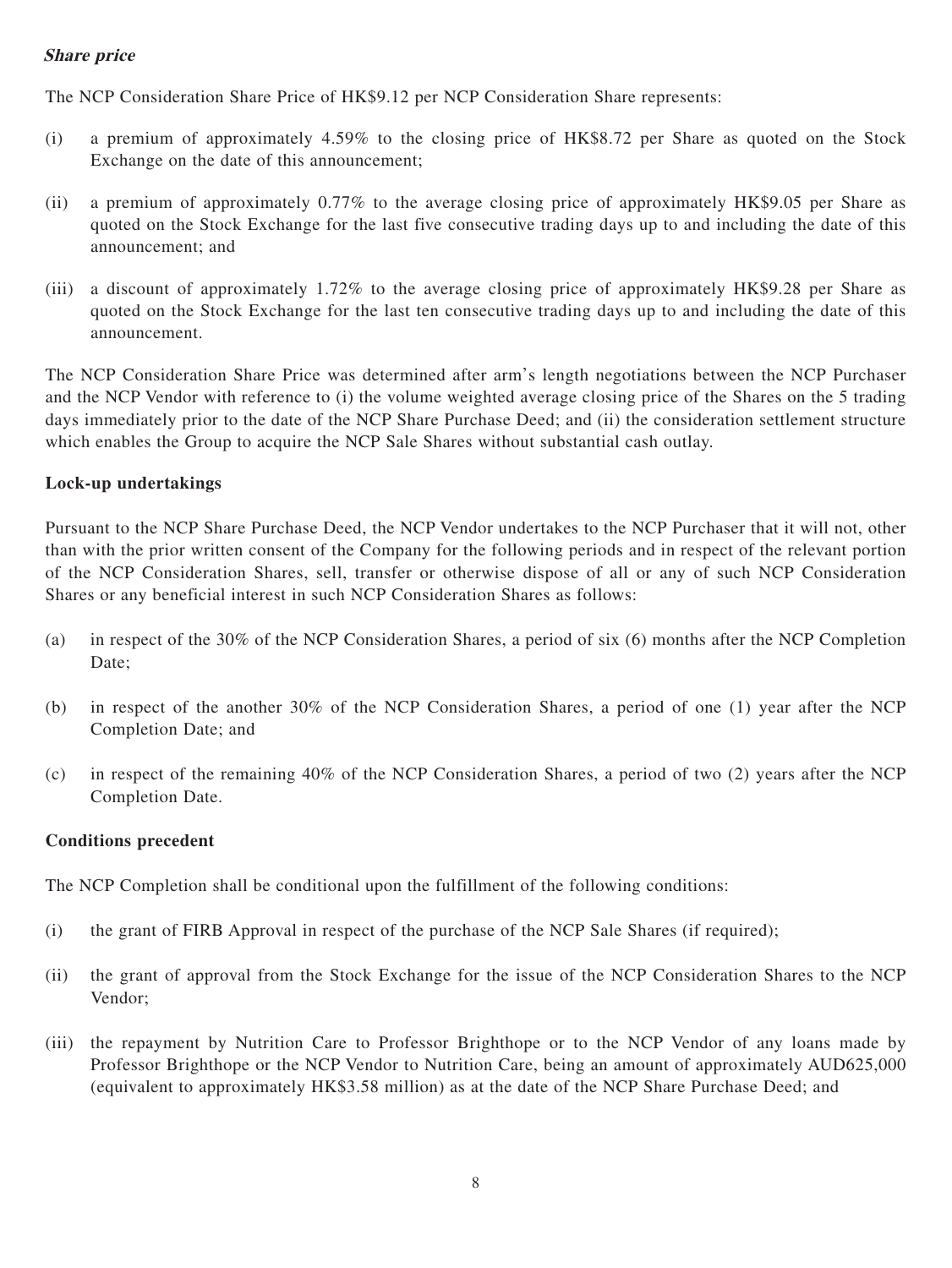(iv) the Purchaser procuring the release of any vendor security as set out in the NCP Share Purchase Deed with effect from NCP Completion.

None of the parties shall have the right to waive condition precedent (ii) as set out above, while condition precedent (i) as set out above may be waived in writing by both the NCP Purchaser and the NCP Vendor, and conditions precedent (iii) and (iv) as set out above may be waived in writing by the NCP Vendor. If any of the conditions precedent set out above is not satisfied or waived on or before 30 June 2019, the NCP Purchaser and the NCP Vendor may terminate the NCP Share Purchase Deed by written notice.

As at the date of this announcement, none of the above conditions have been fulfilled.

#### **Completion**

Subject to the fulfillment of the conditions precedent set out above, the NCP Completion shall take place on the NCP Completion Date. Upon NCP Completion, Nutrition Care will be wholly owned by Ausnutrition Care. Further, subject to the ANC Completion, Nutrition Care will become an indirectly wholly-owned subsidiary of the Company.

#### **REASONS FOR AND BENEFITS OF THE ACQUISITIONS**

The Group is principally engaged in the dairy business, in particular on the manufacture and distribution of infant formula, where it has established a strong foundation over the years. In view of the increasing health awareness of the general public, particularly in the PRC, the Group has been expanding its production and upstream sourcing capability and distribution network in the dairy industry as well as in the nutrition business sector in recent years.

Ausnutrition Care is an investment holding company incorporated in Australia with limited liability and is principally engaged in the dairy and nutrition businesses in Australia via its subsidiaries, namely ADP (being a wholly-owned subsidiary of ADP Holdings) and Nutrition Care.

As disclosed in the Company's annual report 2017, ADP owns one of the first two Australian factories holding the infant formula product import license granted by the PRC government. It is currently one of the fifteen infant formula manufacturing enterprises in Australia that succeeded in fulfilling the registration requirements of the CNCA. In addition, it has obtained SAMR registrations for all the three brands (i.e. nine formulas) under its production after the First ADP Transaction. Among which, one of the three brands is the only SAMR approved organic infant milk formula in Australia. It is expected that full control in Ausnutrition Care (and hence ADP) can better optimise the integration with the production of infant milk formula.

After the First NCP Transactions completed in October 2016, the Group has expanded its business into nutrition and healthcare segment. The Group launched two nutrition products, namely Gut Relief in late 2016 and Soforla in late 2017, in the PRC market via its subsidiary established in the PRC. The feedback from consumers on these two products is considered to be promising and encouraging. In particular, Gut Relief has been ranked as the number one product in sales on Tmall, a renowned e-commerce platform in the PRC, in its category. Revenue and operating performance derived from this sector have recorded a continuous growth. For the year ended 31 December 2017, revenue derived from the nutrition products sector amounted to RMB75.3 million, which represented a significant growth when compared with that of the corresponding period. The NCP Acquisition is part of the Group's plan to strengthen its production capability in Australia.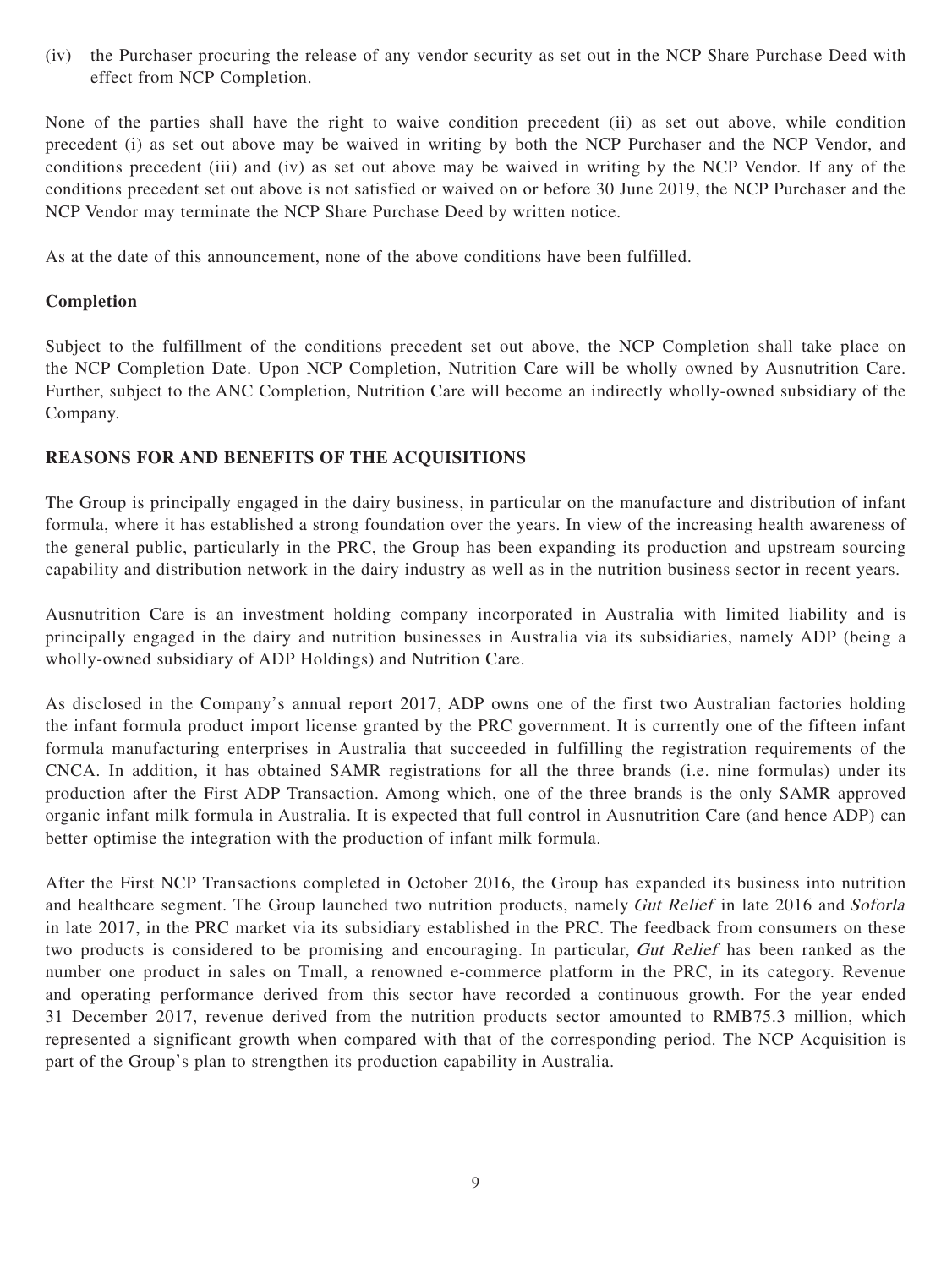Given (i) the outstanding qualifications of the factory owned by ADP, which are of paramount importance for the Group in strategic aspects; and (ii) the rapid growth in the international nutrition product market, particularly in the PRC, the Board is of the view that ADP and Nutrition Care will grow steadily and positively contribute to the Group, and hence the full control in Ausnutrition Care and its subsidiaries (including ADP and Nutrition Care) is in the long term interest of the Group.

The Board considers that the terms of the ANC Share Purchase Deed and the NCP Share Purchase Deed are fair and reasonable, on normal commercial terms and in the interests of the Company and the Shareholders as a whole.

#### **SHAREHOLDING STRUCTURE OF THE COMPANY**

For illustrative purpose only, the following table sets out the effect of the issue of the ANC Consideration Shares and the NCP Consideration Shares on the shareholding structure of the Company as at the date of this announcement, assuming the ANC Completion and the NCP Completion having taken place, without taking into account any other new Shares, if any, after the date of this announcement and prior to the ANC Completion and the NCP Completion.

|                                                        |                          |        | <b>Immediately</b> upon<br>issue and allotment of |             |
|--------------------------------------------------------|--------------------------|--------|---------------------------------------------------|-------------|
|                                                        | As at the date of        |        | <b>ANC Consideration Shares and</b>               |             |
|                                                        | this announcement        |        | <b>NCP Consideration Shares</b>                   |             |
|                                                        | Number of<br>Approximate |        | Number of                                         | Approximate |
|                                                        | <i>Shares</i>            | %      | <i>Shares</i>                                     | %           |
| ANC Vendor and its ultimate beneficial owners (Note 1) | 13,995,000               | 0.88   | 18, 144, 567                                      | 1.14        |
| <b>NCP</b> Vendor                                      |                          |        | 4,954,824                                         | 0.31        |
| Citagri Easter Limited                                 | 379,000,000              | 23.96  | 379,000,000                                       | 23.82       |
| Center Laboratories Inc. (Note 2)                      | 375,931,772              | 23.76  | 375,931,772                                       | 23.63       |
| Mr. Bartle van der Meer (Note 3)                       | 125, 205, 230            | 7.91   | 125, 205, 230                                     | 7.87        |
| Mr. Yan Weibin (Note 4)                                | 119,339,085              | 7.54   | 119,339,085                                       | 7.50        |
| Public Shareholders                                    | 568,579,566              | 35.94  | 568,579,566                                       | 35.73       |
|                                                        | 1,582,050,653            | 100.00 | 1,591,155,044                                     | 100.00      |

Notes:

- 1. As at the date of this announcement, the ANC Vendor holds 1,010,000 Shares, and Mr. Sheng, Mr. Zhou and Ms. Shi, being the ultimate beneficial owners of the ANC Vendor, beneficially own 5,000 Shares, 6,619,800 Shares and 6,360,200 Shares respectively. Accordingly, the ANC Vendor and its ultimate beneficial owners own 13,995,000 Shares in aggregate.
- 2. As at the date of this announcement, Center Laboratories Inc. beneficially owns 327,940,089 Shares. BioEngine Capital Inc., which holds 47,991,683 Shares, is a non-wholly-owned subsidiary of Center Laboratories Inc.. Accordingly, Center Laboratories Inc. is deemed to be interested in a total of 375,931,772 Shares.
- 3. As at the date of this announcement, Mr. Bartle van der Meer beneficially owns 800,000 Shares. Dutch Dairy Investments HK Limited, which holds 124,405,230 Shares, is wholly-owned by Dutch Dairy Investments B.V.. Dutch Dairy Investments B.V. is wholly-owned by Fan Deming B.V., which is wholly-owned by Mr. Bartle van der Meer. Accordingly, Mr. Bartle van der Meer is deemed to be interested in a total of 125,205,230 Shares under the SFO.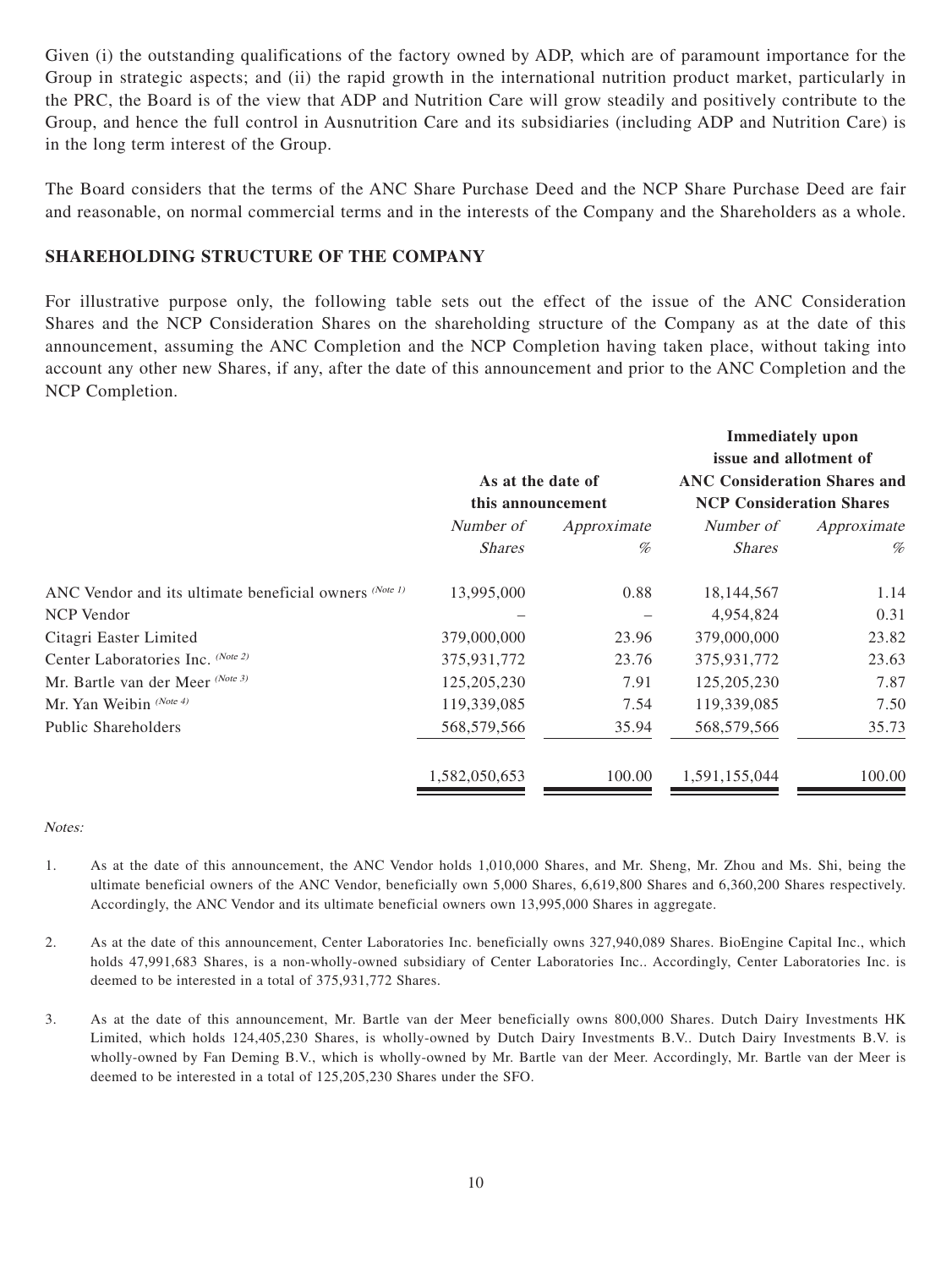- 4. As at the date of this announcement, Mr. Yan Weibin beneficially owns 800,000 Shares. Ausnutria Holding Co. Ltd., which holds 118,539,085 Shares, is wholly-owned by Mr. Yan Weibin. Accordingly, Mr. Yan Weibin is deemed to be interested in 119,339,085 Shares under the SFO.
- 5. The percentages of the Shares are rounded to the nearest two decimal places, and the total number of the percentages may not add up to 100% due to rounding.

### **SHAREHOLDING STRUCTURE OF AUSNUTRITION CARE AND NUTRITION CARE**

The tables below set out the shareholding structure of Ausnutrition Care and Nutrition Care (i) before the ANC Acquisition and the NCP Acquisition; and (ii) immediately upon the ANC Completion and the NCP Completion:

Before the ANC Acquisition and the NCP Acquisition:

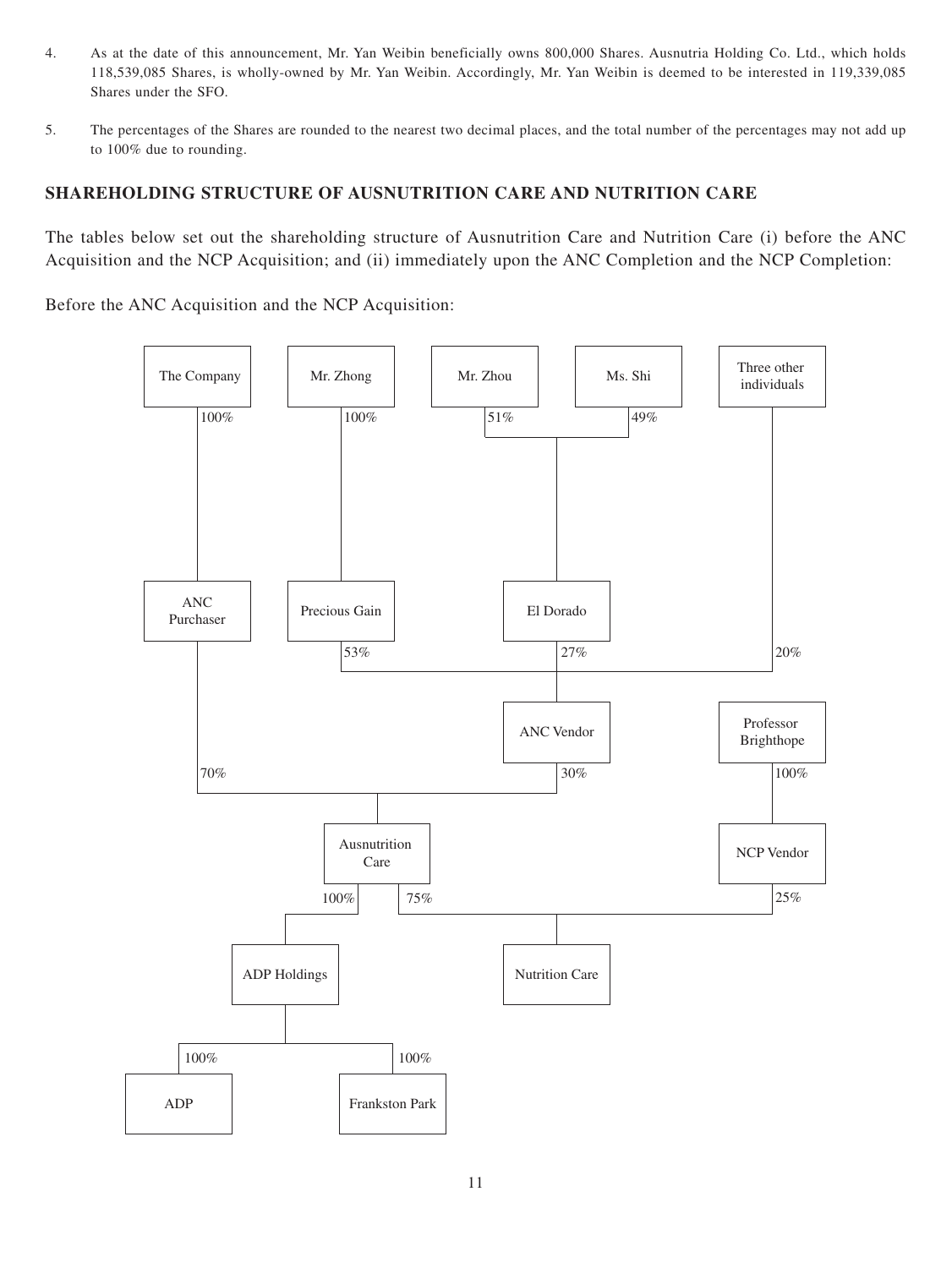Immediately upon the ANC Completion and the NCP Completion:



#### **INFORMATION ON AUSNUTRITION CARE**

Ausnutrition Care is a company incorporated in Australia with limited liability and is owned as to 70% and 30% by the ANC Purchaser and the ANC Vendor respectively as at the date of this announcement. Ausnutrition Care is an investment holding company engaging in (i) the business of Nutrition Care (details are set out in the paragraph headed "Information on Nutrition Care" below in this section); and (ii) the business of ADP Holdings and its subsidiaries which includes the manufacturing, packaging and sale of dairy and milk powder products and related research and development activities.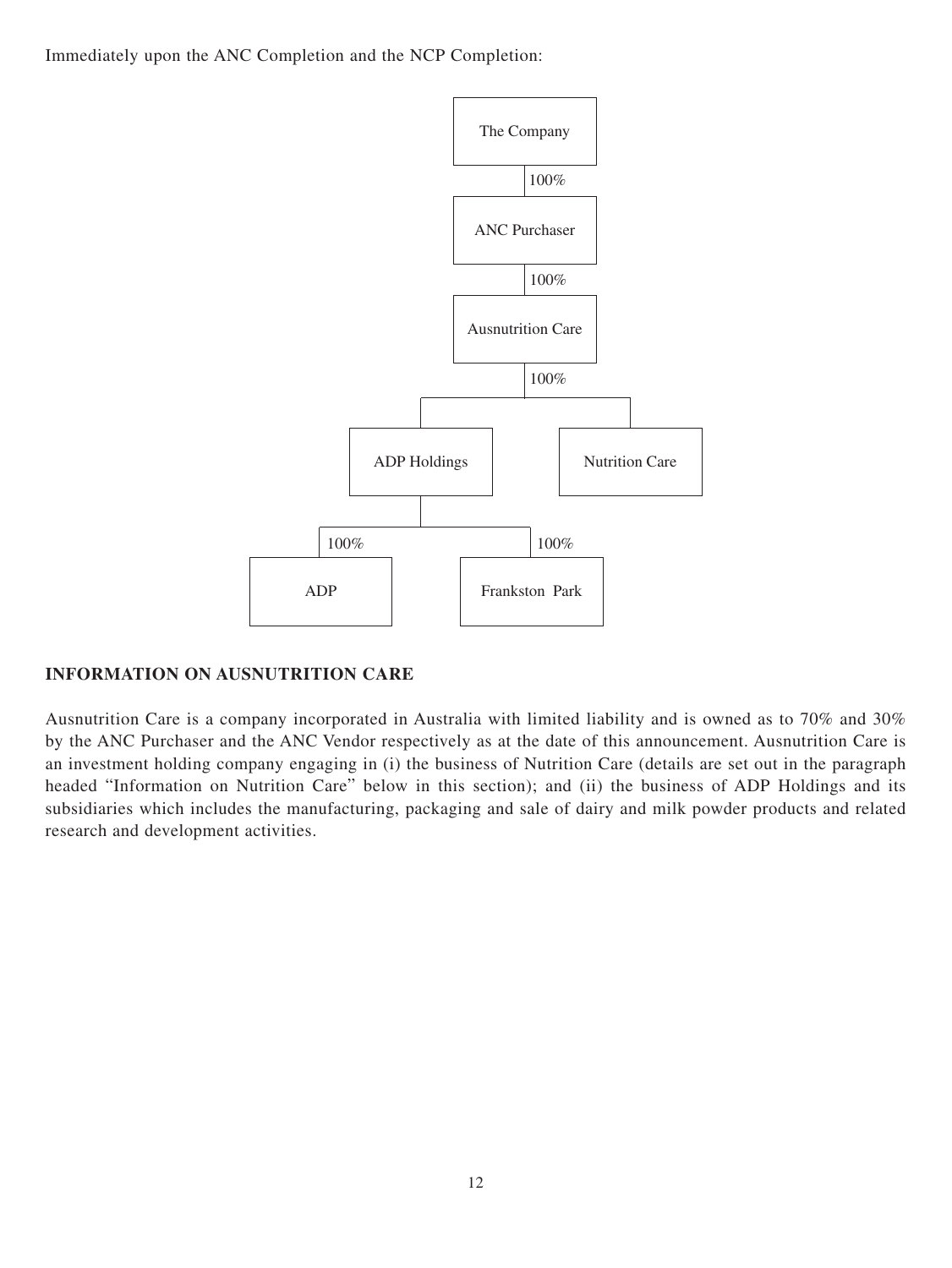#### **Consolidated financial information on Ausnutrition Care**

Set out below is the summary of the key consolidated financial information of Ausnutrition Care (which includes the operating loss of Nutrition Care as set out below):

|                                                                  | <b>Period from</b><br>28 June 2016<br>(date of<br>incorporation)<br>t <sub>0</sub> | <b>Year ended</b> | <b>Eleven months</b><br>ended |
|------------------------------------------------------------------|------------------------------------------------------------------------------------|-------------------|-------------------------------|
|                                                                  | 31 December                                                                        | 31 December       | <b>30 November</b>            |
|                                                                  | 2016                                                                               | 2017              | 2018                          |
|                                                                  | AUD'000                                                                            | AUD'000           | AUD'000                       |
| Revenue                                                          | 2,192.0                                                                            | 27,678.9          | 49,045.9                      |
| Net loss before interest and taxation                            | (2,987.4)                                                                          | (5,541.2)         | (2,388.8)                     |
| Net loss after interest and taxation (before minority interests) | (2,447.2)                                                                          | (3,957.5)         | (2,056.8)                     |
|                                                                  |                                                                                    |                   | As at                         |
|                                                                  |                                                                                    |                   | <b>30 November</b>            |
|                                                                  |                                                                                    |                   | 2018                          |
|                                                                  |                                                                                    |                   | AUD'000                       |
| Net assets                                                       |                                                                                    |                   | 43,879.0                      |

#### **INFORMATION ON NUTRITION CARE**

Nutrition Care is a company incorporated in Australia with limited liability and is owned as to 75% and 25% by Ausnutrition Care and the NCP Vendor, respectively, as at the date of this announcement. Nutrition Care is principally engaged in the development, manufacturing, packaging and distribution of complementary medicine, nutritional and health care products under the brand names of "Nutrition Care" and "Brighthope".

#### **Financial information on Nutrition Care**

|                                                                                                                      | <b>Period from</b><br>4 July 2016<br>(date of<br>incorporation)<br>to<br>31 December<br>2016<br>AUD'000 | <b>Year ended</b><br>31 December<br>2017<br>AUD'000 | <b>Eleven months</b><br>ended<br><b>30 November</b><br>2018<br>AUD'000 |
|----------------------------------------------------------------------------------------------------------------------|---------------------------------------------------------------------------------------------------------|-----------------------------------------------------|------------------------------------------------------------------------|
| Revenue<br>Net loss before interest and taxation<br>Net loss after interest and taxation (before minority interests) | 2,192.0<br>(1,849.4)<br>(1,396.3)                                                                       | 11,252.0<br>(4,302.0)<br>(2,980.0)                  | 13,140.0<br>(4,727.0)<br>(3,613.0)                                     |
|                                                                                                                      |                                                                                                         |                                                     | As at<br><b>30 November</b><br>2018<br>AUD'000                         |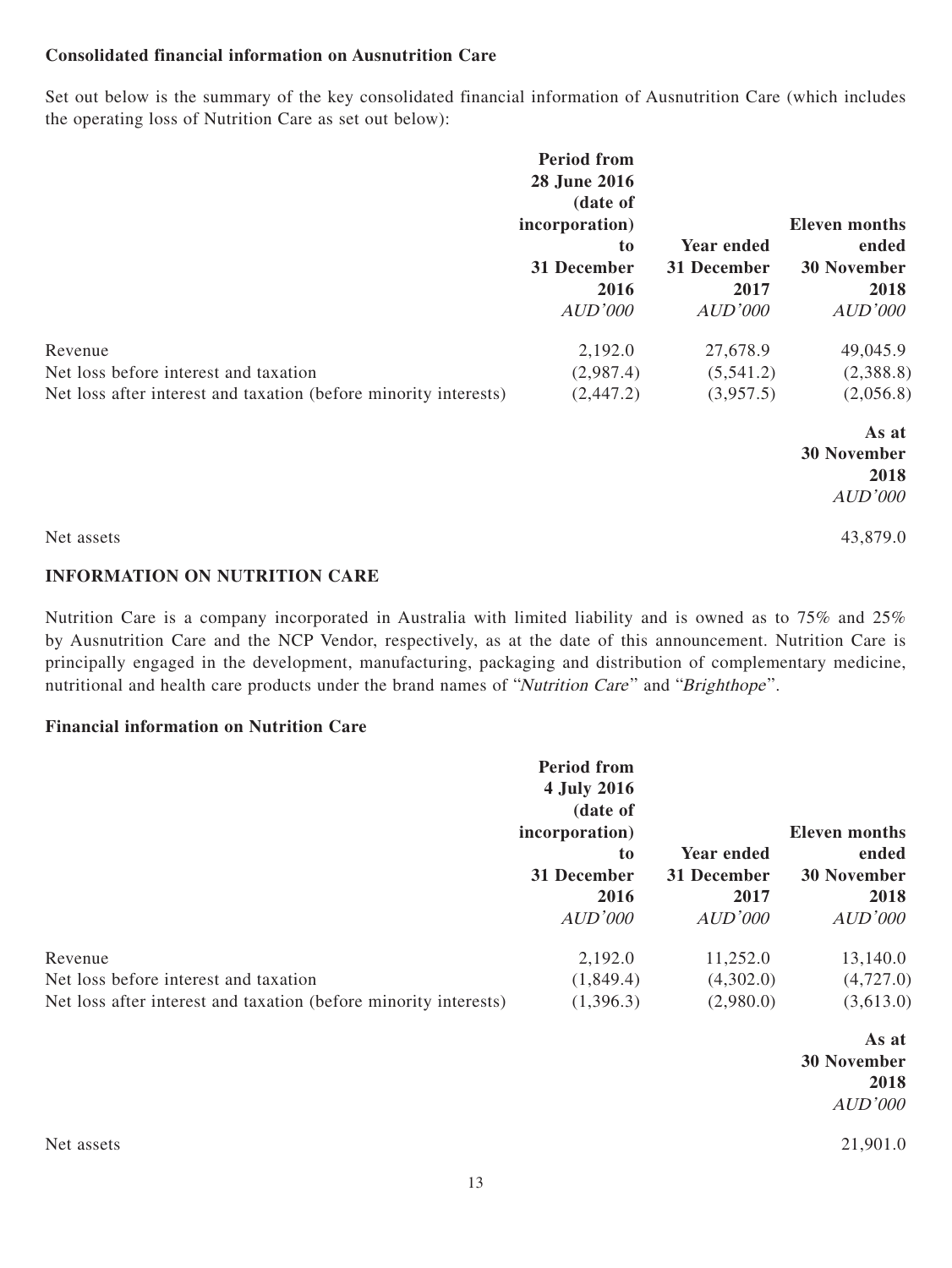# **INFORMATION ON THE GROUP, THE ANC PURCHASER, THE ANC VENDOR AND THE NCP VENDOR**

#### **The Group**

The Company acts as an investment holding company of the Group. The Group is principally engaged in (i) the dairy industry with activities ranging from research and development, milk collection, processing, production, packaging, marketing and distribution of infant formula and other dairy products to customers in the PRC and other overseas countries; and (ii) research and development, production, marketing and distribution of nutrition products to customers principally located in the PRC, Australia and New Zealand.

#### **The ANC Purchaser**

Ausnutria Dairy (China) Co., Ltd., a company established in the PRC and a wholly-owned subsidiary of the Company, is principally engaged in production, marketing and distribution of dairy and related products in the PRC.

#### **The ANC Vendor and its ultimate beneficial owners**

ADP Group Limited, an investment holding company incorporated in Hong Kong with limited liability, which is owned as to 53%, 27% and 20% by Precious Gain, El Dorado and three other individuals respectively.

Precious Gain is a company incorporated in the British Virgin Islands and is a wholly-owned company of Mr. Zhong. Mr. Zhong is a director of Ausnutrition Care, ADP Holdings and its wholly-owned subsidiaries, namely ADP and Frankston Park.

El Dorado is a company incorporated in Australia with limited liability and is owned as to 51% and 49% by Mr. Zhou and Ms. Shi respectively. Mr. Zhou has been the managing director of ADP Holdings and Ozfarm since their respective establishments. He is also a director of Ausnutrition Care, ADP and Frankston Park. Ms. Shi is the spouse of Mr. Zhou. She has been the commercial manager of ADP since 2013.

#### **The NCP Vendor and its ultimate beneficial owner**

Bagley Street Investments Pty Ltd is a company incorporated in Australia with limited liability and is whollyowned by Professor Brighthope. It is principally engaged in the investment holding of 25% equity interest in Nutrition Care.

Professor Brighthope, being the sole owner of the NCP Vendor, is a director of Nutrition Care since its establishment.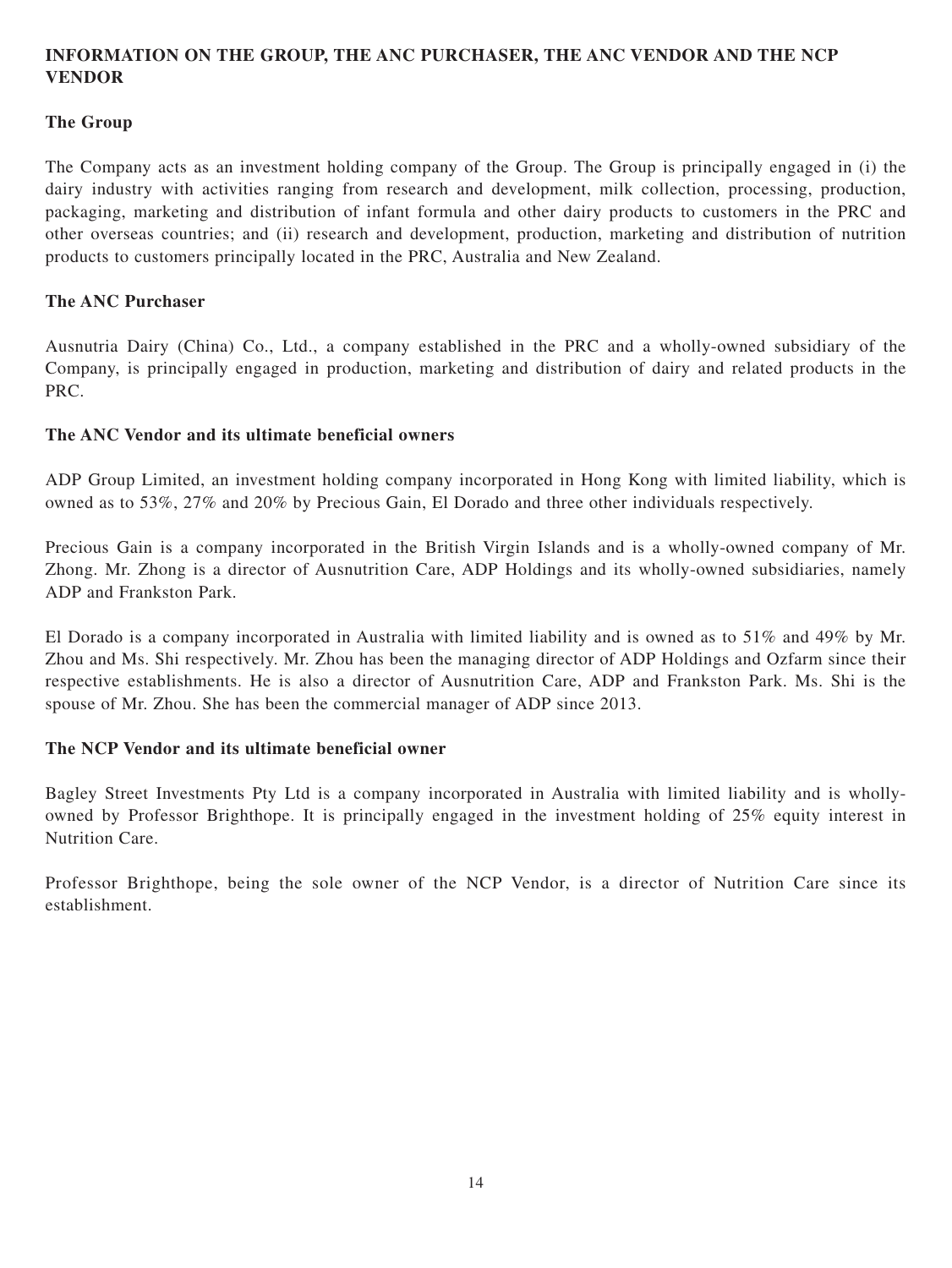#### **MANDATE TO ISSUE THE CONSIDERATION SHARES AND APPLICATION FOR LISTING**

The ANC Consideration Shares and the NCP Consideration Shares, which amount to 9,104,391 in aggregate, will be issued and allotted pursuant to the General Mandate. The maximum number of Shares that can be issued under the General Mandate is 251,212,306 Shares. As at the date of this announcement, 12,980,000 Shares have been issued and allotted under the General Mandate. Accordingly, the General Mandate is sufficient for the issue and allotment of both the ANC Consideration Shares and the NCP Consideration Shares, and the issue and allotment of both the ANC Consideration Shares and the NCP Consideration Shares are not subject to the Shareholders' approval.

The ANC Consideration Shares and the NCP Consideration Shares will be issued free from all Encumbrances together with all rights attaching to them, including the right to receive all dividends declared and will rank pari passu with all other issued Shares in all respects as at the date of issue.

Application will be made by the Company to the Listing Committee of the Stock Exchange for the listing of and permission to deal in the ANC Consideration Shares and the NCP Consideration Shares.

#### **IMPLICATIONS UNDER THE LISTING RULES**

Pursuant to Rule 14.22 of the Listing Rules, the First ADP Transaction (details of which are set out in the Company's announcement dated 22 May 2017), the Second Oz Acquisitions (details of which are set out in the Company's announcement dated 1 June 2018) and the ANC Acquisition (collectively, the "**ANC Transactions**") shall be aggregated as if they were one transaction for the purpose of Chapter 14 of the Listing Rule. Upon aggregation, as one or more of the applicable percentage ratios (as defined in Rule 14.07 of the Listing Rules) in respect of the ANC Transactions exceed 5% but are less than 25%, the ANC Transactions constitute a discloseable transaction for the Company and are subject to reporting and announcement requirements under Chapter 14 of the Listing Rules.

Pursuant to Rule 14.22 of the Listing Rules, the First NCP Transactions (details of which are set out in the Company's announcement dated 24 August 2016) and the NCP Acquisition (collectively, the "**NCP Transactions**") shall be aggregated as if they were one transaction for the purpose of Chapter 14 of the Listing Rules. Upon aggregation, as one or more of the applicable percentage ratios (as defined in Rule 14.07 of the Listing Rules) in respect of the NCP Transactions are less than 5%, the NCP Transactions constitute a share transaction for the Company and are subject to reporting and announcement requirements under Chapter 14 of the Listing Rules.

Both Ausnutrition Care and Nutrition Care are insignificant subsidiaries of the Company by virtue of Rule 14A.09(1) of the Listing Rules. As at the date of this announcement, Mr. Zhong is a director of Ausnutrition Care and certain of its subsidiaries (which are all insignificant subsidiaries of the Company) and the sole owner of Precious Gain, which owns 53% equity interest in the ANC Vendor, while Mr. Zhou is a director of Ausnutrition Care and certain insignificant subsidiaries of the Company and beneficially owns 51% equity interest in El Dorado, which owns 27% equity interest in the ANC Vendor. Therefore, notwithstanding Mr. Zhong and Mr. Zhou's directorships in the aforementioned insignificant subsidiaries of the Company and their interest in the ANC Vendor, they and their associates are not regarded as connected persons of the Company pursuant to Rule 14A.09 of the Listing Rules.

Further, as at the date of this announcement, the NCP Vendor holds 25% equity interest of Nutrition Care, and Professor Brighthope, being the sole owner of the NCP Vendor, is a director of Nutrition Care, hence the NCP Vendor is a substantial shareholder of an insignificant subsidiary of the Company and Professor Brighthope is a director of an insignificant subsidiary of the Company. Therefore notwithstanding the NCP Vendor's interest and Professor Brighthope's directorship in Nutrition Care, the NCP Vendor and its ultimate beneficial owner, i.e. Professor Brighthope, are not regarded as connected persons of the Company pursuant to Rule 14A.09 of the Listing Rules.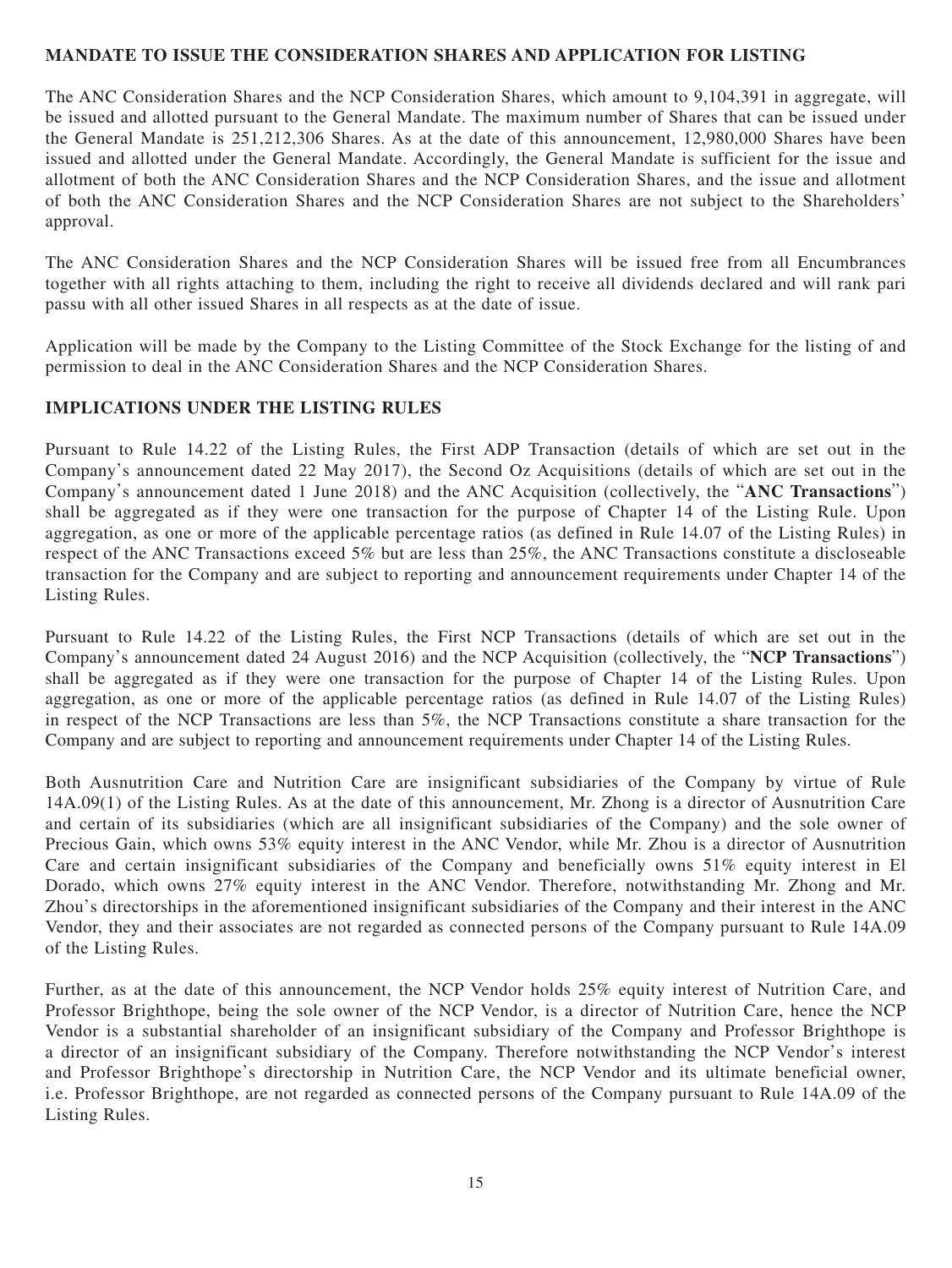# **DEFINITIONS**

Unless otherwise specified, the following terms have the following meanings in this announcement:

| "ADP"                               | Australian Dairy Park Pty Ltd., a company incorporated in Australia with<br>limited liability and a wholly-owned subsidiary of ADP Holdings                                                                   |
|-------------------------------------|---------------------------------------------------------------------------------------------------------------------------------------------------------------------------------------------------------------|
| "ADP Holdings"                      | ADP Holdings (Australia) Pty Ltd, a company incorporated in Australia with<br>limited liability and wholly owned by Ausnutrition Care as at the date of this<br>announcement                                  |
| "ANC Acquisition"                   | the acquisition of the ANC Sale Shares                                                                                                                                                                        |
| "ANC Completion"                    | completion of the sale and purchase of the ANC Sale Shares in accordance<br>with the ANC Share Purchase Deed                                                                                                  |
| "ANC Completion Date"               | 2 Business Days after fulfillment or waiver of the conditions set out in the<br>sub-section headed "ANC Share Purchase Deed - Conditions precedent" or<br>such other date as agreed by the parties in writing |
| "ANC Consideration"                 | the consideration of AUD13.74 million payable by the Company to the ANC<br>Vendor for the ANC Acquisition                                                                                                     |
| "ANC Consideration<br>Share $(s)$ " | the 4,149,567 new Shares to be issued by the Company to the ANC Vendor for<br>the settlement of the ANC Consideration pursuant to the ANC Share Purchase<br>Deed                                              |
| "ANC Consideration<br>Share Price"  | HK\$9.47 per ANC Consideration Share                                                                                                                                                                          |
| "ANC Purchaser"                     | Ausnutria Dairy (China) Co., Ltd., a company established in the PRC and a<br>wholly-owned subsidiary of the Company                                                                                           |
| "ANC Sale Shares"                   | 13,928,571 issued and fully-paid ordinary shares of Ausnutrition Care,<br>representing 30% of the issued shares of Ausnutrition Care                                                                          |
| "ANC Share Purchase Deed"           | the share purchase deed dated 17 December 2018 entered into between the<br>ANC Purchaser, the ANC Vendor, Mr. Zhong, Mr. Zhou and Ms. Shi in respect<br>of the sale and purchase of ANC Sale Shares           |
| "ANC Vendor"                        | ADP Group Limited, a company incorporated in Hong Kong with limited<br>liability, which is owned as to 53%, 27% and 20% by Precious Gain, El<br>Dorado and three other individuals respectively               |
| "ASX"                               | the Australian Securities Exchange                                                                                                                                                                            |
| "Board"                             | the board of Directors                                                                                                                                                                                        |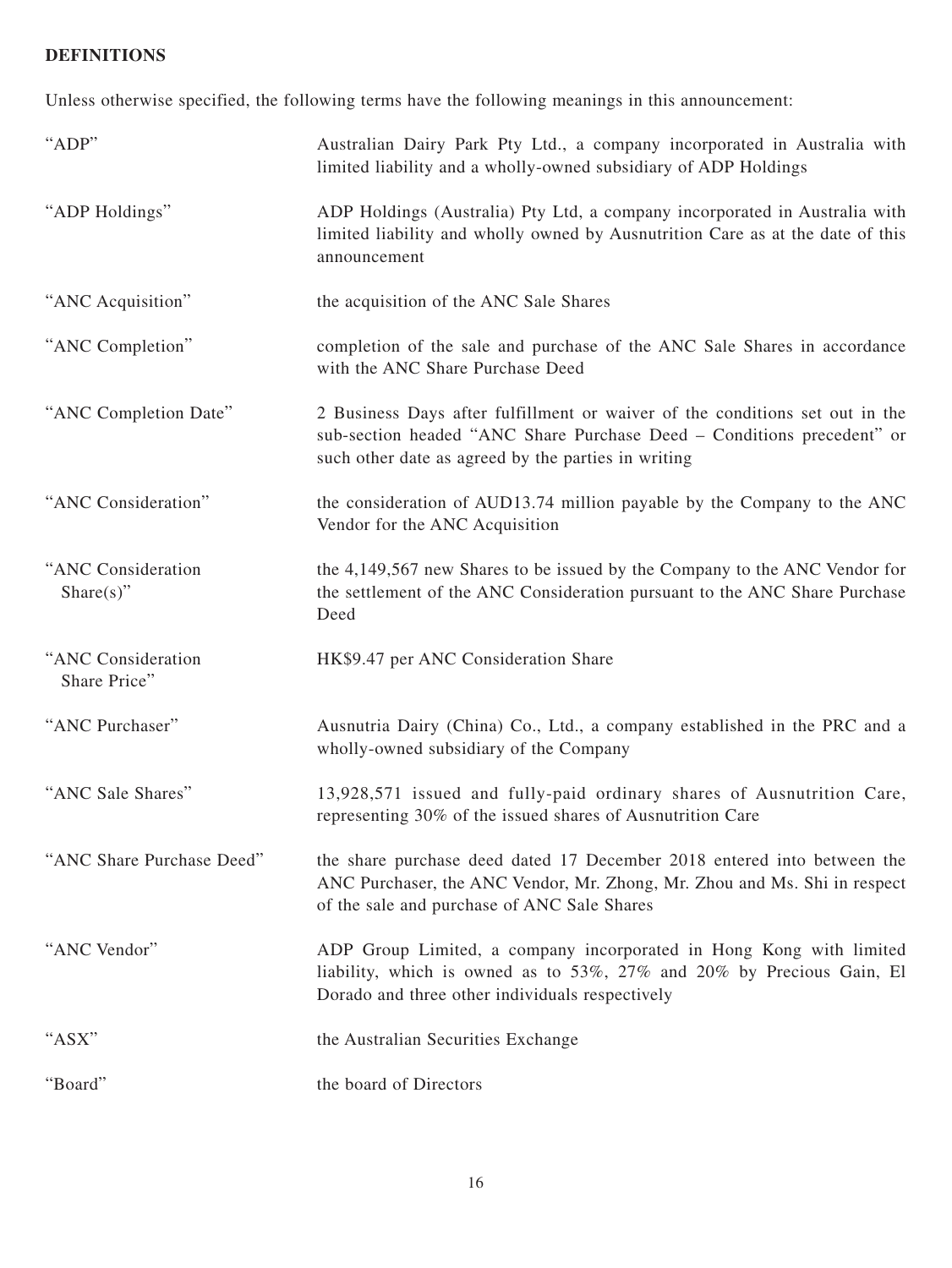| "Brighthope Pty"                   | Brighthope Pty. Ltd, a company incorporated in Australia with limited liability<br>and is wholly-owned by Professor Brighthope                                                                                                                                                                                                                                                                                                                                                                                                                                                                                                                                                                                                                                                                                                                                                 |
|------------------------------------|--------------------------------------------------------------------------------------------------------------------------------------------------------------------------------------------------------------------------------------------------------------------------------------------------------------------------------------------------------------------------------------------------------------------------------------------------------------------------------------------------------------------------------------------------------------------------------------------------------------------------------------------------------------------------------------------------------------------------------------------------------------------------------------------------------------------------------------------------------------------------------|
| "Business Day(s)"                  | a day from Monday to Friday excluding any public holidays in Melbourne,<br>Victoria                                                                                                                                                                                                                                                                                                                                                                                                                                                                                                                                                                                                                                                                                                                                                                                            |
| "CNCA"                             | Certification and Accreditation Administration of the People's Republic of<br>China                                                                                                                                                                                                                                                                                                                                                                                                                                                                                                                                                                                                                                                                                                                                                                                            |
| "Company"                          | Ausnutria Dairy Corporation Ltd, a company incorporated in the Cayman<br>Islands with limited liability, the Shares are listed on the Main Board of the<br>Stock Exchange (stock code: 1717)                                                                                                                                                                                                                                                                                                                                                                                                                                                                                                                                                                                                                                                                                   |
| "connected person(s)"              | has the meaning ascribed thereto under the Listing Rules                                                                                                                                                                                                                                                                                                                                                                                                                                                                                                                                                                                                                                                                                                                                                                                                                       |
| "Director(s)"                      | $directory(s)$ of the Company                                                                                                                                                                                                                                                                                                                                                                                                                                                                                                                                                                                                                                                                                                                                                                                                                                                  |
| "El Dorado"                        | El Dorado Health Products Technology Pty Ltd, a company incorporated in<br>Australia with limited liability, which is owned as to 51% and 49% by Mr.<br>Zhou and Ms. Shi respectively and owns 27% equity interest in the ANC<br>Vendor                                                                                                                                                                                                                                                                                                                                                                                                                                                                                                                                                                                                                                        |
| "Encumbrance $(s)$ "               | any mortgage, charge, pledge, lien (otherwise than arising by statute or<br>operation of law), option, restriction, hypothecation, assignment, right of first<br>refusal, right of pre-emption, third-party right or interest, other encumbrance,<br>priority or security interest of any kind, or any other type of preferential<br>arrangement (including, without limitation, a title transfer or retention<br>arrangement) having similar effect, and any agreement or obligation to create<br>or grant any of the aforesaid                                                                                                                                                                                                                                                                                                                                               |
| "FIRB Approval"                    | (a) the Treasurer of the Commonwealth of Australia becomes precluded from<br>making an order in respect of the acquisition of the Australian Sale Shares<br>under the Foreign Acquisitions and Takeovers Act 1975 (Cth); or (b) the<br>Purchaser has received written advice from or on behalf of the Treasurer of the<br>Commonwealth of Australia stating or to the effect that the Commonwealth<br>Government does not object to the Purchaser and the Vendor entering into and<br>completing the transactions the subject of the Share Purchase Deed, being<br>advice that is either unconditional or does not include a condition that the<br>Purchaser, acting reasonably, considers unacceptable (other than the standard<br>taxation conditions and additional taxation conditions set out in attachments A<br>and B of FIRB Guidance Note 47 titled 'Tax Conditions') |
| "First ADP Share<br>Purchase Deed" | the share purchase deed dated 22 May 2017 entered into among Ausnutrition<br>Care, the ANC Vendor, Mr. Zhong, Mr. Zhou and Ms. Shi in relation to<br>the First ADP Transaction, details of which were set out in the Company's<br>announcement dated 22 May 2017                                                                                                                                                                                                                                                                                                                                                                                                                                                                                                                                                                                                               |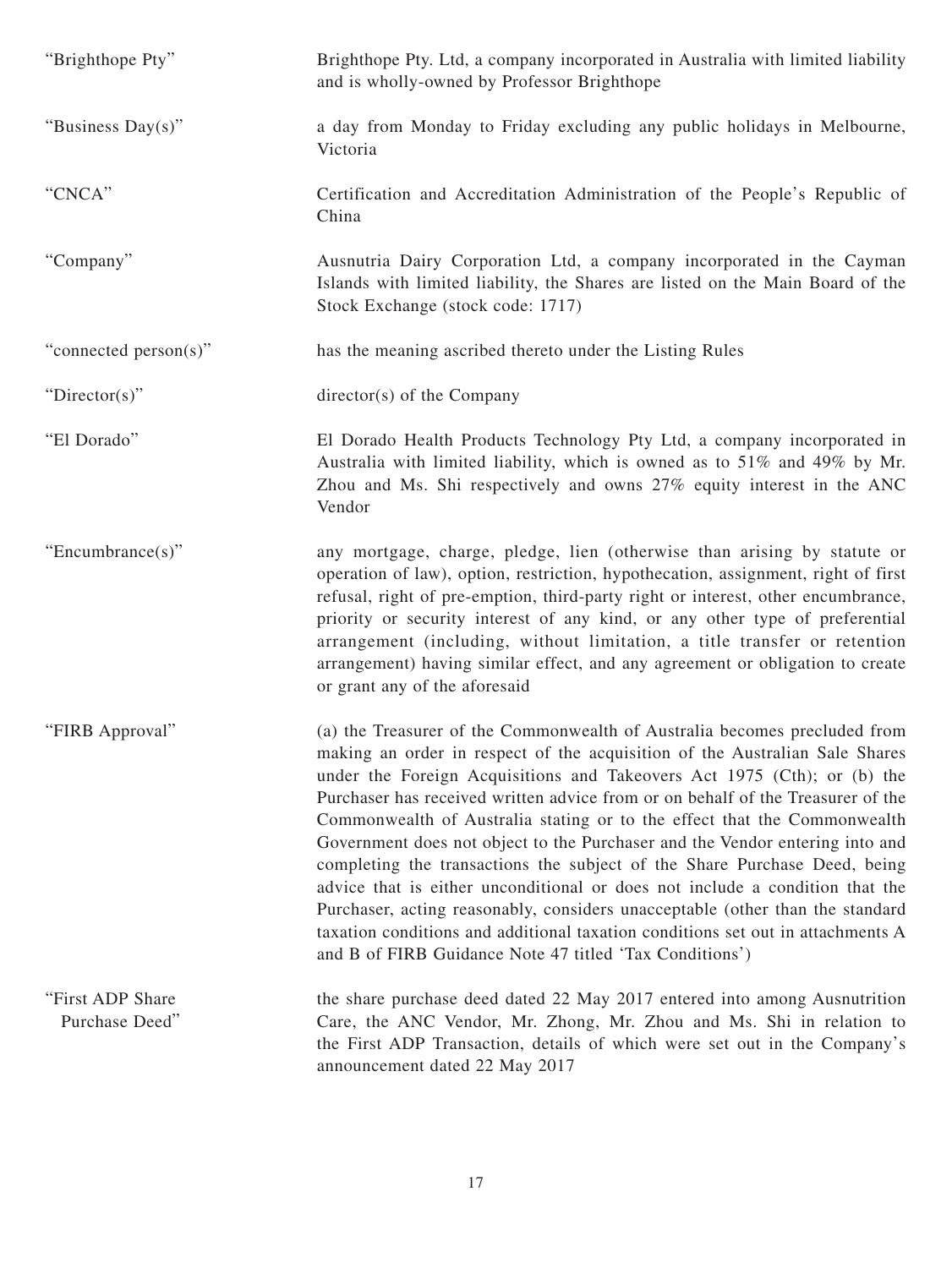| "First ADP Transaction"  | the acquisition of the 4,002,000 issued and fully-paid ordinary shares of ADP<br>Holdings pursuant to the First ADP Share Purchase Deed dated 22 May 2017                                                                                                                                                                                                                              |
|--------------------------|----------------------------------------------------------------------------------------------------------------------------------------------------------------------------------------------------------------------------------------------------------------------------------------------------------------------------------------------------------------------------------------|
| "First NCP Transactions" | collectively, (i) the acquisition of business and assets of Brighthope Pty; (ii)<br>the acquisition of properties of Brighthope Pty and Professor Brighthope; and<br>(iii) the subscription of 75% and 25% equity interest in Nutrition Care by the<br>NCP Purchaser and the NCP Vendor respectively, details of which were set out<br>in the Company's announcement dated 22 May 2017 |
| "Frankston Park"         | Frankston Park Unit Trust, a company incorporated in Australia with limited<br>liability and a wholly-owned subsidiary of ADP Holdings                                                                                                                                                                                                                                                 |
| "General Mandate"        | the general mandate granted to the Directors by the Shareholders pursuant to<br>an ordinary resolution passed at the annual general meeting of the Company<br>held on 11 May 2018 to issue, allot and deal with Shares up to a maximum<br>of 20% of the aggregate nominal value of the issued share capital of the<br>Company as at the date of the said annual general meeting        |
| "Group"                  | the Company and its subsidiaries                                                                                                                                                                                                                                                                                                                                                       |
| "Hong Kong"              | the Hong Kong Special Administrative Region of the PRC                                                                                                                                                                                                                                                                                                                                 |
| "Listing Rules"          | The Rules Governing the Listing of Securities on the Stock Exchange                                                                                                                                                                                                                                                                                                                    |
| "Mr. Zhong"              | Mr. Sheng Zhong, who is the sole owner of Precious Gain, which owns 53%<br>equity interest in the ANC Vendor as at the date of this announcement                                                                                                                                                                                                                                       |
| "Mr. Zhou"               | Mr. Joe Zhou, who owns 51% equity interest in El Dorado, which owns 27%<br>equity interest in the ANC Vendor as at the date of this announcement                                                                                                                                                                                                                                       |
| "Ms. Shi"                | Ms. Lisa Xiang Shi, who owns 49% equity interest in El Dorado, which owns<br>27% equity interest in the ANC Vendor as at the date of this announcement                                                                                                                                                                                                                                 |
| "NCP Acquisition"        | the acquisition of the NCP Sale Shares                                                                                                                                                                                                                                                                                                                                                 |
| "NCP Completion"         | completion of the sale and purchase of the NCP Sale Shares in accordance<br>with the NCP Share Purchase Deed                                                                                                                                                                                                                                                                           |
| "NCP Completion Date"    | 2 Business Days after fulfillment or waiver of the conditions set out in the<br>sub-section headed "NCP Share Purchase Deed - Conditions precedent" or<br>such other date as agreed by the parties in writing                                                                                                                                                                          |
| "NCP Consideration"      | the consideration of AUD7.90 million payable by the Company to the NCP<br>Vendor for the acquisition of the NCP Sale Shares                                                                                                                                                                                                                                                            |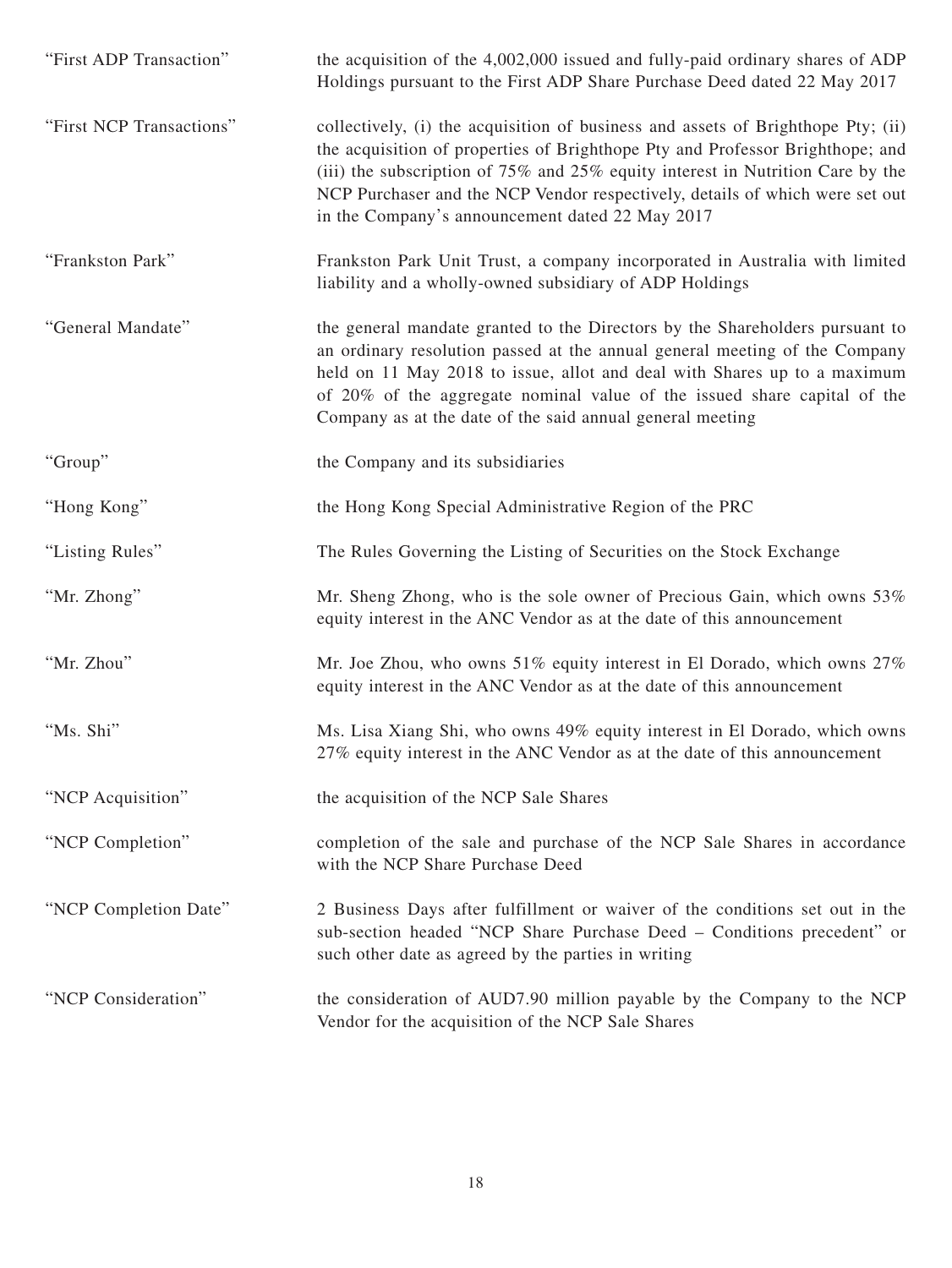| "NCP Consideration<br>Share(s)"           | the 4,954,824 new Shares to be issued by the Company to the NCP Vendor for<br>the settlement of the NCP Consideration pursuant to the NCP Share Purchase<br>Deed                                                                                                                                                                                                                      |
|-------------------------------------------|---------------------------------------------------------------------------------------------------------------------------------------------------------------------------------------------------------------------------------------------------------------------------------------------------------------------------------------------------------------------------------------|
| "NCP Consideration<br>Share Price"        | HK\$9.12 per NCP Consideration Share                                                                                                                                                                                                                                                                                                                                                  |
| "NCP Purchaser" or<br>"Ausnutrition Care" | Ausnutrition Care Pty Ltd, a company incorporated in Australia with limited<br>liability and owned as to 70% and 30% by the ANC Purchaser and the ANC<br>Vendor respectively as at the date of this announcement                                                                                                                                                                      |
| "NCP Sale Shares"                         | 7,500,000 issued and fully-paid ordinary shares of Nutrition Care,<br>representing 25% of the issued shares of Nutrition Care                                                                                                                                                                                                                                                         |
| "NCP Share Purchase Deed"                 | the share purchase deed dated 17 December 2018 entered into between the<br>NCP Purchaser and the NCP Vendor, and Professor Brighthope in respect of<br>the sale and purchase of NCP Sale Shares                                                                                                                                                                                       |
| "NCP Vendor"                              | Bagley Street Investments Pty Ltd, a company incorporated in Australia with<br>limited liability and wholly-owned by Professor Brighthope                                                                                                                                                                                                                                             |
| "Nutrition Care"                          | Nutrition Care Pharmaceuticals Pty Ltd, a company incorporated in Australia<br>with limited liability and owned as to 75% and 25% by the NCP Purchaser and<br>the NCP Vendor respectively as at the date of this announcement                                                                                                                                                         |
| "Ozfarm"                                  | Ozfarm Royal Pty Ltd, a company incorporated in Australia with limited<br>liability and is an indirect wholly-owned subsidiary of the Company                                                                                                                                                                                                                                         |
| "PRC"                                     | the People's Republic of China and for the purpose of this announcement,<br>excluding Hong Kong, the Macau Special Administrative Region of the PRC<br>and Taiwan                                                                                                                                                                                                                     |
| "Precious Gain"                           | Precious Gain Investments Limited, a company incorporated in the British<br>Virgin Islands, which is wholly-owned by Mr. Zhong                                                                                                                                                                                                                                                        |
| "Professor Brighthope"                    | Professor Ian Ernest Brighthope, the sole owner of the NCP Vendor                                                                                                                                                                                                                                                                                                                     |
| "SAMR"                                    | State Administration for Market Regulation of the PRC, formerly known as<br>China Food and Drug Administration                                                                                                                                                                                                                                                                        |
| "Second Oz Acquisitions"                  | the acquisitions of the 57,895 issued and fully-paid shares of Ozfarm Royal<br>Pty Ltd, representing 50% of the issued shares of Ozfarm Royal Pty Ltd, and<br>the 425 issued and fully-paid ordinary shares of Ozfarm Royal (HK) Limited,<br>representing 42.5% of the issued share capital of Ozfarm Royal (HK) Limited,<br>pursuant to the sale and purchase deed dated 1 June 2018 |
| "Shareholder(s)"                          | the shareholders of the Company                                                                                                                                                                                                                                                                                                                                                       |